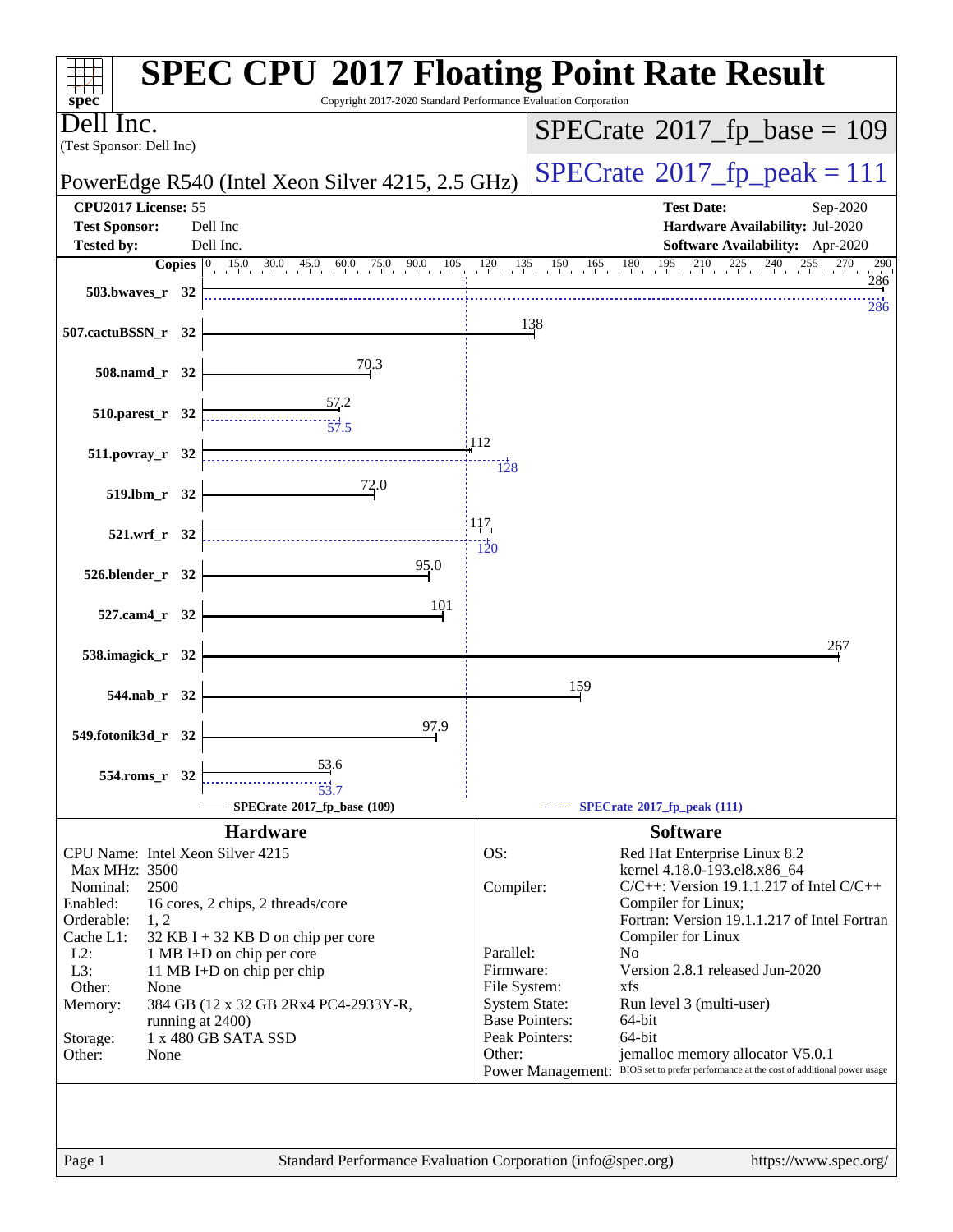

**[SPECrate](http://www.spec.org/auto/cpu2017/Docs/result-fields.html#SPECrate2017fpbase)[2017\\_fp\\_base =](http://www.spec.org/auto/cpu2017/Docs/result-fields.html#SPECrate2017fpbase) 109**

**[SPECrate](http://www.spec.org/auto/cpu2017/Docs/result-fields.html#SPECrate2017fppeak)[2017\\_fp\\_peak =](http://www.spec.org/auto/cpu2017/Docs/result-fields.html#SPECrate2017fppeak) 111**

Results appear in the [order in which they were run.](http://www.spec.org/auto/cpu2017/Docs/result-fields.html#RunOrder) Bold underlined text [indicates a median measurement.](http://www.spec.org/auto/cpu2017/Docs/result-fields.html#Median)

#### **[Compiler Notes](http://www.spec.org/auto/cpu2017/Docs/result-fields.html#CompilerNotes)**

The inconsistent Compiler version information under Compiler Version section is due to a discrepancy in Intel Compiler. The correct version of C/C++ compiler is: Version 19.1.1.217 Build 20200306 Compiler for Linux The correct version of Fortran compiler is: Version 19.1.1.217 Build 20200306 Compiler for Linux

#### **[Submit Notes](http://www.spec.org/auto/cpu2017/Docs/result-fields.html#SubmitNotes)**

 The numactl mechanism was used to bind copies to processors. The config file option 'submit' was used to generate numactl commands to bind each copy to a specific processor. For details, please see the config file.

### **[Operating System Notes](http://www.spec.org/auto/cpu2017/Docs/result-fields.html#OperatingSystemNotes)**

Stack size set to unlimited using "ulimit -s unlimited"

### **[Environment Variables Notes](http://www.spec.org/auto/cpu2017/Docs/result-fields.html#EnvironmentVariablesNotes)**

Environment variables set by runcpu before the start of the run: LD\_LIBRARY\_PATH = "/home/cpu2017-ic19.1u1/lib/intel64:/home/cpu2017-ic19.1u1/je5.0.1-64" MALLOC\_CONF = "retain:true"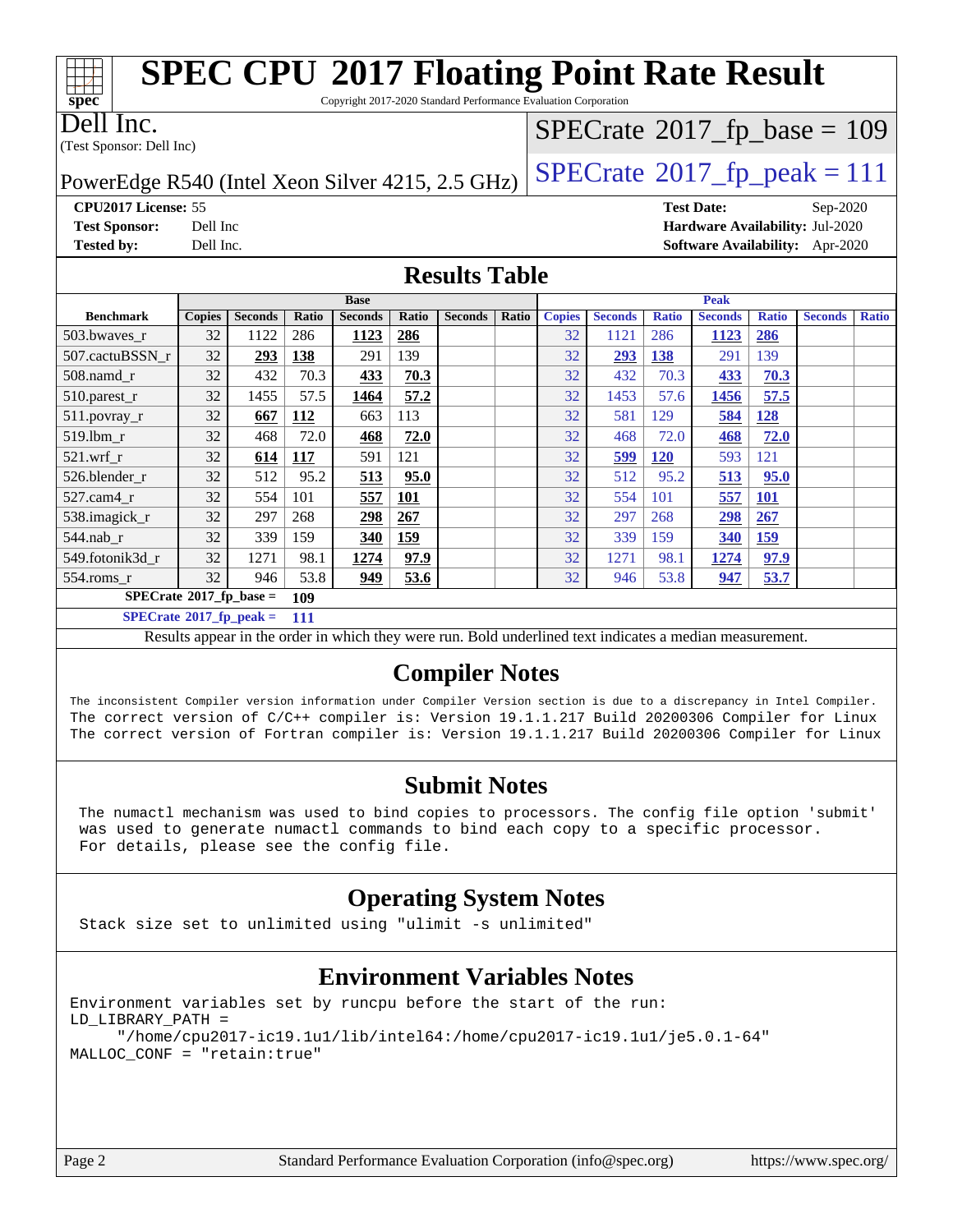

Copyright 2017-2020 Standard Performance Evaluation Corporation

(Test Sponsor: Dell Inc) Dell Inc.

 $SPECTate$ <sup>®</sup>[2017\\_fp\\_base =](http://www.spec.org/auto/cpu2017/Docs/result-fields.html#SPECrate2017fpbase) 109

**[Tested by:](http://www.spec.org/auto/cpu2017/Docs/result-fields.html#Testedby)** Dell Inc. **[Software Availability:](http://www.spec.org/auto/cpu2017/Docs/result-fields.html#SoftwareAvailability)** Apr-2020

PowerEdge R540 (Intel Xeon Silver 4215, 2.5 GHz)  $\left|$  [SPECrate](http://www.spec.org/auto/cpu2017/Docs/result-fields.html#SPECrate2017fppeak)®[2017\\_fp\\_peak = 1](http://www.spec.org/auto/cpu2017/Docs/result-fields.html#SPECrate2017fppeak)11

**[CPU2017 License:](http://www.spec.org/auto/cpu2017/Docs/result-fields.html#CPU2017License)** 55 **[Test Date:](http://www.spec.org/auto/cpu2017/Docs/result-fields.html#TestDate)** Sep-2020 **[Test Sponsor:](http://www.spec.org/auto/cpu2017/Docs/result-fields.html#TestSponsor)** Dell Inc **[Hardware Availability:](http://www.spec.org/auto/cpu2017/Docs/result-fields.html#HardwareAvailability)** Jul-2020

#### **[General Notes](http://www.spec.org/auto/cpu2017/Docs/result-fields.html#GeneralNotes)**

 Binaries compiled on a system with 1x Intel Core i9-7980XE CPU + 64GB RAM memory using Redhat Enterprise Linux 8.0 NA: The test sponsor attests, as of date of publication, that CVE-2017-5754 (Meltdown) is mitigated in the system as tested and documented. Yes: The test sponsor attests, as of date of publication, that CVE-2017-5753 (Spectre variant 1) is mitigated in the system as tested and documented. Yes: The test sponsor attests, as of date of publication, that CVE-2017-5715 (Spectre variant 2) is mitigated in the system as tested and documented. jemalloc, a general purpose malloc implementation built with the RedHat Enterprise 7.5, and the system compiler gcc 4.8.5 sources available from jemalloc.net or<https://github.com/jemalloc/jemalloc/releases> **[Platform Notes](http://www.spec.org/auto/cpu2017/Docs/result-fields.html#PlatformNotes)** BIOS settings: Virtualization Technology disabled System Profile set to Custom CPU Performance set to Maximum Performance C States set to Autonomous C1E disabled Uncore Frequency set to Dynamic Energy Efficiency Policy set to Performance Memory Patrol Scrub set to standard Logical Processor enabled CPU Interconnect Bus Link Power Management disabled PCI ASPM L1 Link Power Management disabled UPI Prefetch enabled LLC Prefetch disabled Dead Line LLC Alloc enabled Directory AtoS disabled Sysinfo program /home/cpu2017-ic19.1u1/bin/sysinfo Rev: r6365 of 2019-08-21 295195f888a3d7edb1e6e46a485a0011 running on RHEL-8-2-SUT Wed Sep 16 14:10:02 2020 SUT (System Under Test) info as seen by some common utilities. For more information on this section, see <https://www.spec.org/cpu2017/Docs/config.html#sysinfo> From /proc/cpuinfo model name : Intel(R) Xeon(R) Silver 4215 CPU @ 2.50GHz 2 "physical id"s (chips) 32 "processors" cores, siblings (Caution: counting these is hw and system dependent. The following excerpts from /proc/cpuinfo might not be reliable. Use with caution.) cpu cores : 8 **(Continued on next page)**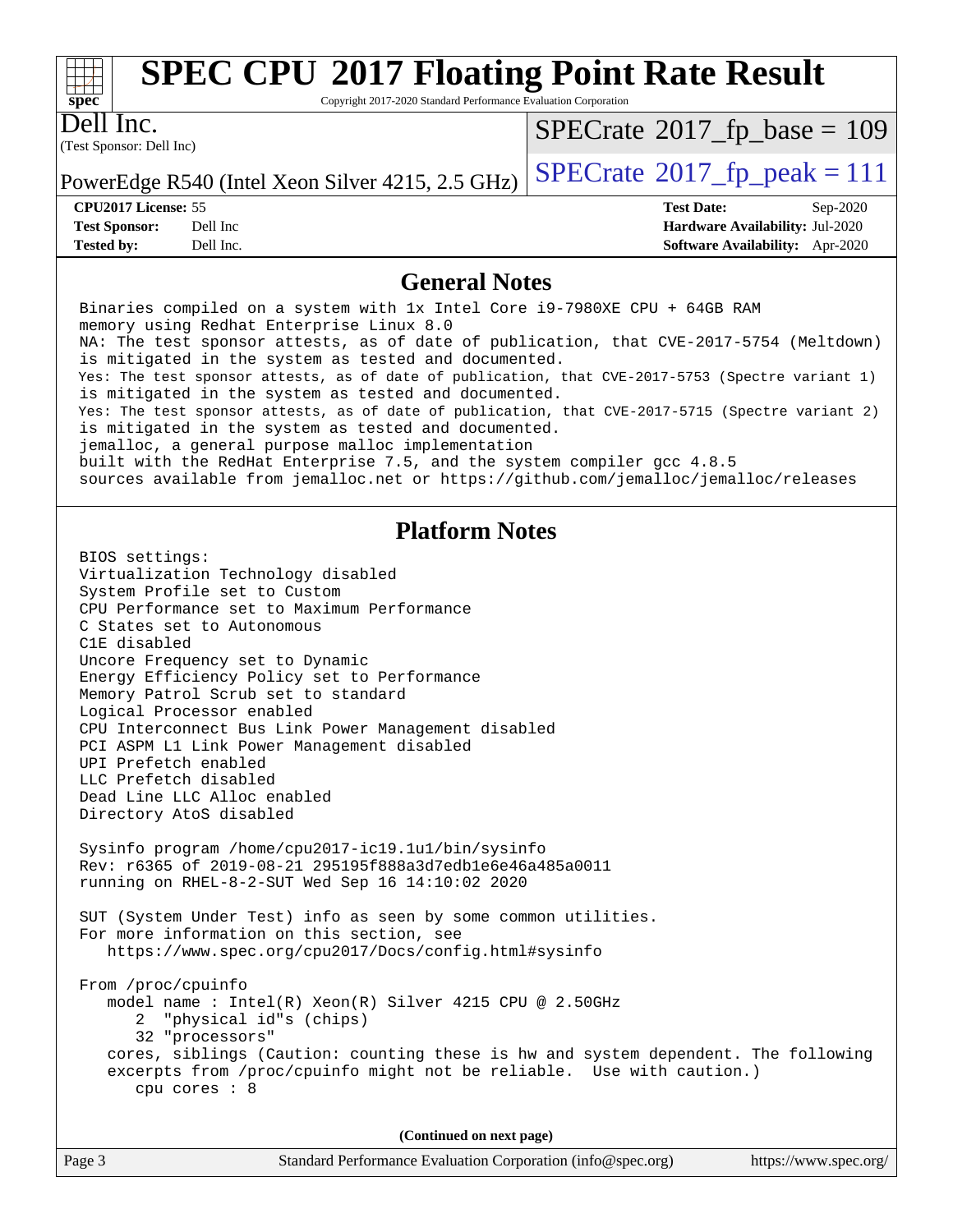| spec <sup>®</sup>                                                                                                                                                                                                                                                                                                                                                                                                                                                                                                                                                                                                                                                                                                                                                                                                                                                                                                                                   | Copyright 2017-2020 Standard Performance Evaluation Corporation | <b>SPEC CPU®2017 Floating Point Rate Result</b>           |                                                                    |
|-----------------------------------------------------------------------------------------------------------------------------------------------------------------------------------------------------------------------------------------------------------------------------------------------------------------------------------------------------------------------------------------------------------------------------------------------------------------------------------------------------------------------------------------------------------------------------------------------------------------------------------------------------------------------------------------------------------------------------------------------------------------------------------------------------------------------------------------------------------------------------------------------------------------------------------------------------|-----------------------------------------------------------------|-----------------------------------------------------------|--------------------------------------------------------------------|
| Dell Inc.                                                                                                                                                                                                                                                                                                                                                                                                                                                                                                                                                                                                                                                                                                                                                                                                                                                                                                                                           |                                                                 | $SPECrate^{\circ}2017$ fp base = 109                      |                                                                    |
| (Test Sponsor: Dell Inc)                                                                                                                                                                                                                                                                                                                                                                                                                                                                                                                                                                                                                                                                                                                                                                                                                                                                                                                            |                                                                 |                                                           |                                                                    |
| PowerEdge R540 (Intel Xeon Silver 4215, 2.5 GHz)                                                                                                                                                                                                                                                                                                                                                                                                                                                                                                                                                                                                                                                                                                                                                                                                                                                                                                    |                                                                 | $SPECTate$ <sup>®</sup> 2017_fp_peak = 111                |                                                                    |
| CPU2017 License: 55                                                                                                                                                                                                                                                                                                                                                                                                                                                                                                                                                                                                                                                                                                                                                                                                                                                                                                                                 |                                                                 | <b>Test Date:</b>                                         | Sep-2020                                                           |
| Dell Inc<br><b>Test Sponsor:</b><br><b>Tested by:</b><br>Dell Inc.                                                                                                                                                                                                                                                                                                                                                                                                                                                                                                                                                                                                                                                                                                                                                                                                                                                                                  |                                                                 |                                                           | Hardware Availability: Jul-2020<br>Software Availability: Apr-2020 |
|                                                                                                                                                                                                                                                                                                                                                                                                                                                                                                                                                                                                                                                                                                                                                                                                                                                                                                                                                     |                                                                 |                                                           |                                                                    |
|                                                                                                                                                                                                                                                                                                                                                                                                                                                                                                                                                                                                                                                                                                                                                                                                                                                                                                                                                     | <b>Platform Notes (Continued)</b>                               |                                                           |                                                                    |
| siblings : 16<br>physical 0: cores 0 1 2 3 4 5 6 7<br>physical 1: cores 0 1 2 3 4 5 6 7                                                                                                                                                                                                                                                                                                                                                                                                                                                                                                                                                                                                                                                                                                                                                                                                                                                             |                                                                 |                                                           |                                                                    |
| From lscpu:                                                                                                                                                                                                                                                                                                                                                                                                                                                                                                                                                                                                                                                                                                                                                                                                                                                                                                                                         |                                                                 |                                                           |                                                                    |
| Architecture:<br>$CPU$ op-mode( $s$ ):                                                                                                                                                                                                                                                                                                                                                                                                                                                                                                                                                                                                                                                                                                                                                                                                                                                                                                              | x86 64<br>$32$ -bit, $64$ -bit                                  |                                                           |                                                                    |
| Byte Order:                                                                                                                                                                                                                                                                                                                                                                                                                                                                                                                                                                                                                                                                                                                                                                                                                                                                                                                                         | Little Endian                                                   |                                                           |                                                                    |
| CPU(s):<br>32<br>On-line CPU(s) list: $0-31$                                                                                                                                                                                                                                                                                                                                                                                                                                                                                                                                                                                                                                                                                                                                                                                                                                                                                                        |                                                                 |                                                           |                                                                    |
| Thread( $s$ ) per core:<br>2                                                                                                                                                                                                                                                                                                                                                                                                                                                                                                                                                                                                                                                                                                                                                                                                                                                                                                                        |                                                                 |                                                           |                                                                    |
| $Core(s)$ per socket:<br>8<br>Socket(s):<br>2                                                                                                                                                                                                                                                                                                                                                                                                                                                                                                                                                                                                                                                                                                                                                                                                                                                                                                       |                                                                 |                                                           |                                                                    |
| NUMA $node(s):$<br>2                                                                                                                                                                                                                                                                                                                                                                                                                                                                                                                                                                                                                                                                                                                                                                                                                                                                                                                                |                                                                 |                                                           |                                                                    |
| Vendor ID:                                                                                                                                                                                                                                                                                                                                                                                                                                                                                                                                                                                                                                                                                                                                                                                                                                                                                                                                          | GenuineIntel                                                    |                                                           |                                                                    |
| CPU family:<br>6<br>Model:<br>85                                                                                                                                                                                                                                                                                                                                                                                                                                                                                                                                                                                                                                                                                                                                                                                                                                                                                                                    |                                                                 |                                                           |                                                                    |
| Model name:                                                                                                                                                                                                                                                                                                                                                                                                                                                                                                                                                                                                                                                                                                                                                                                                                                                                                                                                         | Intel(R) Xeon(R) Silver 4215 CPU @ 2.50GHz                      |                                                           |                                                                    |
| 6<br>Stepping:<br>CPU MHz:                                                                                                                                                                                                                                                                                                                                                                                                                                                                                                                                                                                                                                                                                                                                                                                                                                                                                                                          | 1347.100                                                        |                                                           |                                                                    |
| $CPU$ max $MHz$ :                                                                                                                                                                                                                                                                                                                                                                                                                                                                                                                                                                                                                                                                                                                                                                                                                                                                                                                                   | 3500.0000                                                       |                                                           |                                                                    |
| CPU min MHz:                                                                                                                                                                                                                                                                                                                                                                                                                                                                                                                                                                                                                                                                                                                                                                                                                                                                                                                                        | 1000.0000                                                       |                                                           |                                                                    |
| BogoMIPS:<br>Virtualization:                                                                                                                                                                                                                                                                                                                                                                                                                                                                                                                                                                                                                                                                                                                                                                                                                                                                                                                        | 5000.00<br>$VT - x$                                             |                                                           |                                                                    |
| L1d cache:                                                                                                                                                                                                                                                                                                                                                                                                                                                                                                                                                                                                                                                                                                                                                                                                                                                                                                                                          | 32K                                                             |                                                           |                                                                    |
| Lli cache:                                                                                                                                                                                                                                                                                                                                                                                                                                                                                                                                                                                                                                                                                                                                                                                                                                                                                                                                          | 32K                                                             |                                                           |                                                                    |
| L2 cache:<br>L3 cache:                                                                                                                                                                                                                                                                                                                                                                                                                                                                                                                                                                                                                                                                                                                                                                                                                                                                                                                              | 1024K<br>11264K                                                 |                                                           |                                                                    |
| NUMA $node0$ $CPU(s)$ :                                                                                                                                                                                                                                                                                                                                                                                                                                                                                                                                                                                                                                                                                                                                                                                                                                                                                                                             |                                                                 | 0, 2, 4, 6, 8, 10, 12, 14, 16, 18, 20, 22, 24, 26, 28, 30 |                                                                    |
| NUMA nodel CPU(s):                                                                                                                                                                                                                                                                                                                                                                                                                                                                                                                                                                                                                                                                                                                                                                                                                                                                                                                                  |                                                                 | 1, 3, 5, 7, 9, 11, 13, 15, 17, 19, 21, 23, 25, 27, 29, 31 |                                                                    |
| fpu vme de pse tsc msr pae mce cx8 apic sep mtrr pge mca cmov<br>Flaqs:<br>pat pse36 clflush dts acpi mmx fxsr sse sse2 ss ht tm pbe syscall nx pdpelgb rdtscp<br>lm constant_tsc art arch_perfmon pebs bts rep_good nopl xtopology nonstop_tsc cpuid<br>aperfmperf pni pclmulqdq dtes64 monitor ds_cpl vmx smx est tm2 ssse3 sdbg fma cx16<br>xtpr pdcm pcid dca sse4_1 sse4_2 x2apic movbe popcnt tsc_deadline_timer aes xsave<br>avx f16c rdrand lahf_lm abm 3dnowprefetch cpuid_fault epb cat_13 cdp_13<br>invpcid_single intel_ppin ssbd mba ibrs ibpb stibp ibrs_enhanced tpr_shadow vnmi<br>flexpriority ept vpid fsgsbase tsc_adjust bmil hle avx2 smep bmi2 erms invpcid rtm<br>cqm mpx rdt_a avx512f avx512dq rdseed adx smap clflushopt clwb intel_pt avx512cd<br>avx512bw avx512vl xsaveopt xsavec xgetbvl xsaves cqm_llc cqm_occup_llc cqm_mbm_total<br>cqm_mbm_local dtherm ida arat pln pts pku ospke avx512_vnni md_clear flush_l1d |                                                                 |                                                           |                                                                    |
| arch_capabilities                                                                                                                                                                                                                                                                                                                                                                                                                                                                                                                                                                                                                                                                                                                                                                                                                                                                                                                                   |                                                                 |                                                           |                                                                    |
| /proc/cpuinfo cache data<br>cache size : $11264$ KB                                                                                                                                                                                                                                                                                                                                                                                                                                                                                                                                                                                                                                                                                                                                                                                                                                                                                                 |                                                                 |                                                           |                                                                    |
| From numactl --hardware WARNING: a numactl 'node' might or might not correspond to a                                                                                                                                                                                                                                                                                                                                                                                                                                                                                                                                                                                                                                                                                                                                                                                                                                                                |                                                                 |                                                           |                                                                    |
| (Continued on next page)                                                                                                                                                                                                                                                                                                                                                                                                                                                                                                                                                                                                                                                                                                                                                                                                                                                                                                                            |                                                                 |                                                           |                                                                    |
| Page 4                                                                                                                                                                                                                                                                                                                                                                                                                                                                                                                                                                                                                                                                                                                                                                                                                                                                                                                                              | Standard Performance Evaluation Corporation (info@spec.org)     |                                                           | https://www.spec.org/                                              |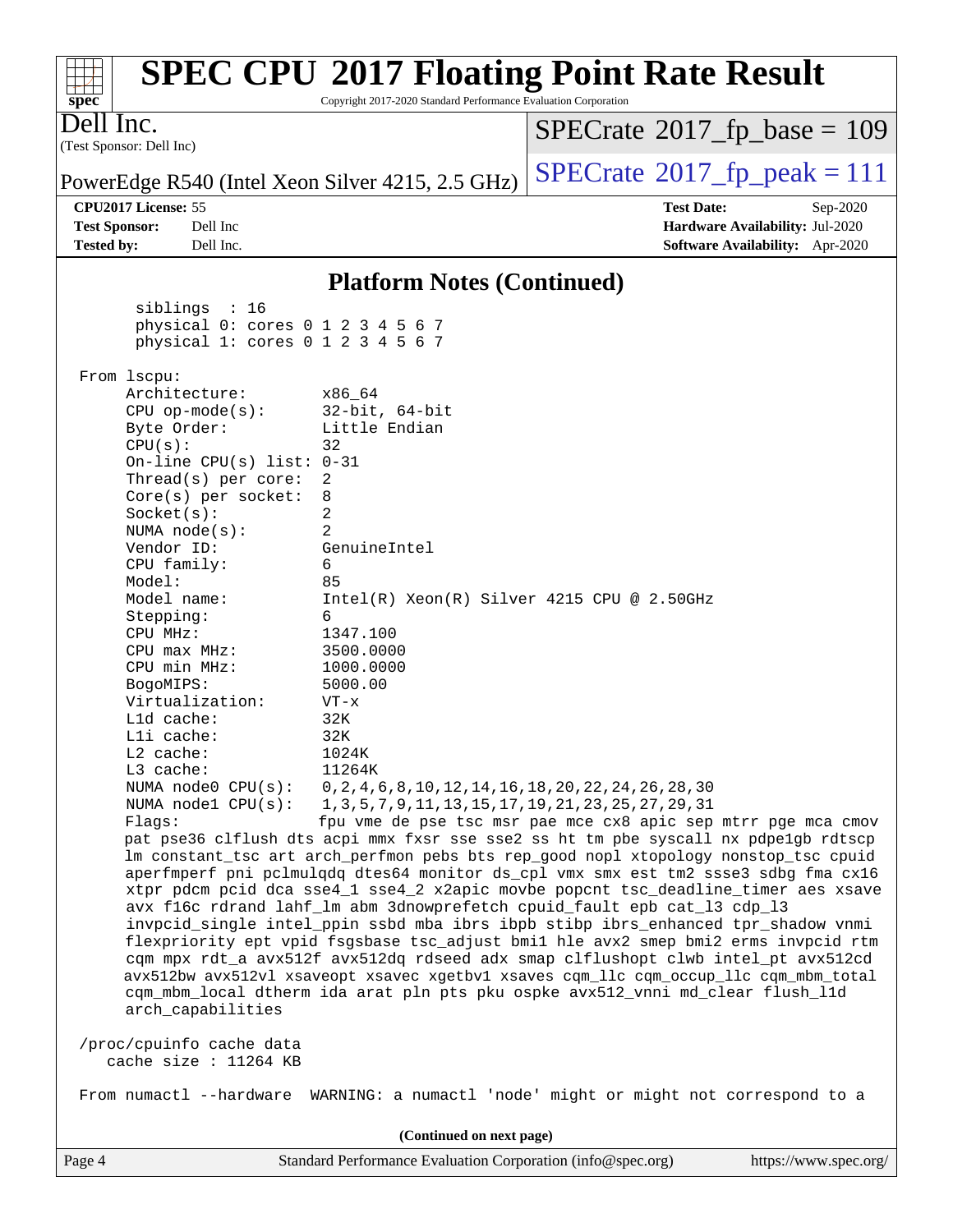

#### **[Platform Notes \(Continued\)](http://www.spec.org/auto/cpu2017/Docs/result-fields.html#PlatformNotes)**

 physical chip. available: 2 nodes (0-1) node 0 cpus: 0 2 4 6 8 10 12 14 16 18 20 22 24 26 28 30 node 0 size: 192074 MB node 0 free: 190973 MB node 1 cpus: 1 3 5 7 9 11 13 15 17 19 21 23 25 27 29 31 node 1 size: 193504 MB node 1 free: 192323 MB node distances: node 0 1 0: 10 21 1: 21 10 From /proc/meminfo MemTotal: 394832336 kB HugePages\_Total: 0 Hugepagesize: 2048 kB From /etc/\*release\* /etc/\*version\* os-release: NAME="Red Hat Enterprise Linux" VERSION="8.2 (Ootpa)" ID="rhel" ID\_LIKE="fedora" VERSION\_ID="8.2" PLATFORM\_ID="platform:el8" PRETTY\_NAME="Red Hat Enterprise Linux 8.2 (Ootpa)" ANSI\_COLOR="0;31" redhat-release: Red Hat Enterprise Linux release 8.2 (Ootpa) system-release: Red Hat Enterprise Linux release 8.2 (Ootpa) system-release-cpe: cpe:/o:redhat:enterprise\_linux:8.2:ga uname -a: Linux RHEL-8-2-SUT 4.18.0-193.el8.x86\_64 #1 SMP Fri Mar 27 14:35:58 UTC 2020 x86\_64 x86\_64 x86\_64 GNU/Linux Kernel self-reported vulnerability status: itlb\_multihit: KVM: Vulnerable CVE-2018-3620 (L1 Terminal Fault): Not affected Microarchitectural Data Sampling: Not affected CVE-2017-5754 (Meltdown): Not affected CVE-2018-3639 (Speculative Store Bypass): Mitigation: Speculative Store Bypass disabled via prctl and seccomp CVE-2017-5753 (Spectre variant 1): Mitigation: usercopy/swapgs barriers and \_\_user pointer sanitization CVE-2017-5715 (Spectre variant 2): Mitigation: Enhanced IBRS, IBPB: conditional, **(Continued on next page)**

Page 5 Standard Performance Evaluation Corporation [\(info@spec.org\)](mailto:info@spec.org) <https://www.spec.org/>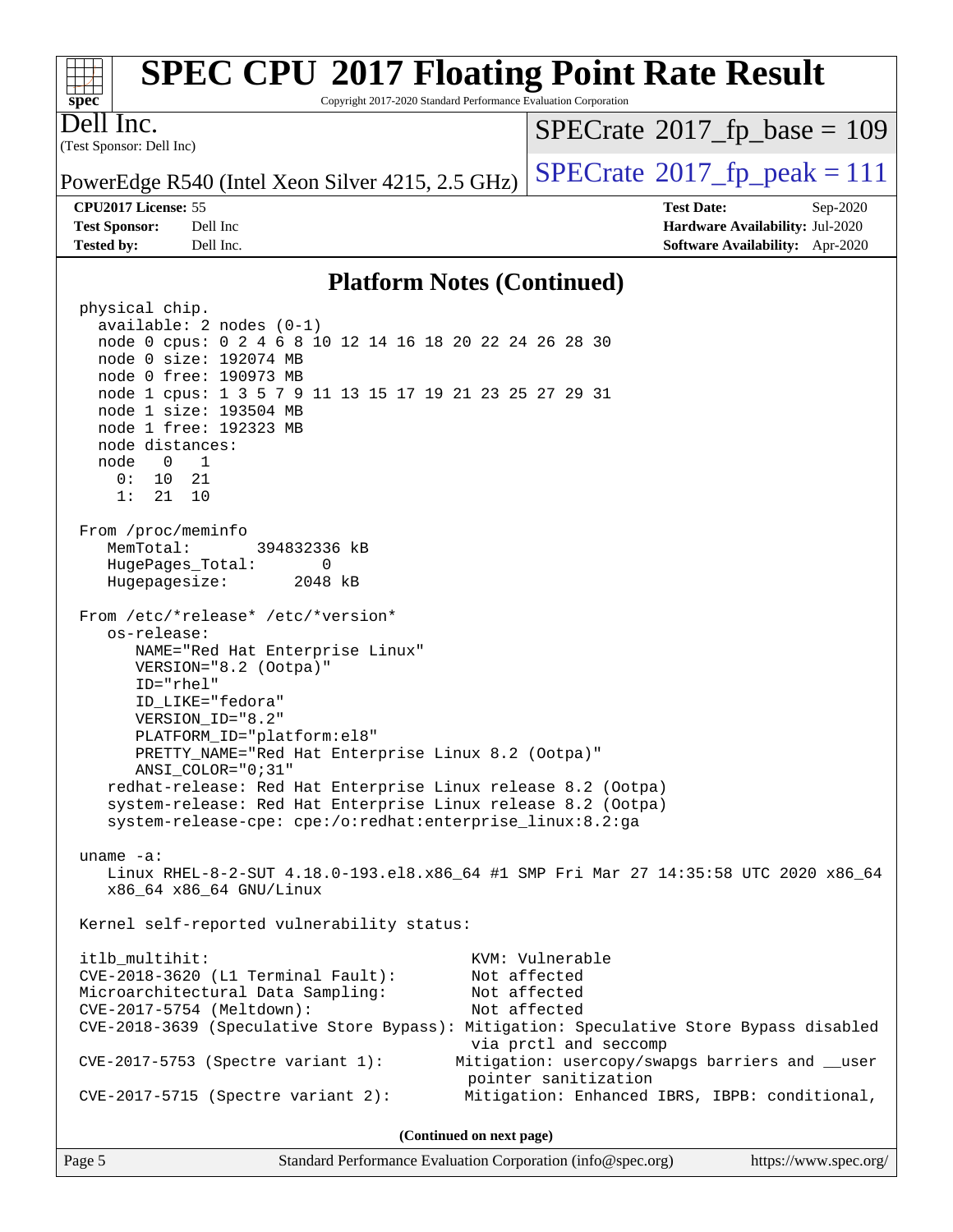|           | <b>SPEC CPU®2017 Floating Point Rate Result</b>                 |                                              |
|-----------|-----------------------------------------------------------------|----------------------------------------------|
| $Spec^*$  | Copyright 2017-2020 Standard Performance Evaluation Corporation |                                              |
| Dell Inc. |                                                                 | $ SPECrate^{\circledast}2017_fp\_base = 109$ |
|           | (Test Sponsor: Dell Inc)                                        |                                              |

PowerEdge R540 (Intel Xeon Silver 4215, 2.5 GHz)  $\left|$  [SPECrate](http://www.spec.org/auto/cpu2017/Docs/result-fields.html#SPECrate2017fppeak)<sup>®</sup>[2017\\_fp\\_peak = 1](http://www.spec.org/auto/cpu2017/Docs/result-fields.html#SPECrate2017fppeak)11

**[Tested by:](http://www.spec.org/auto/cpu2017/Docs/result-fields.html#Testedby)** Dell Inc. **[Software Availability:](http://www.spec.org/auto/cpu2017/Docs/result-fields.html#SoftwareAvailability)** Apr-2020

**[CPU2017 License:](http://www.spec.org/auto/cpu2017/Docs/result-fields.html#CPU2017License)** 55 **[Test Date:](http://www.spec.org/auto/cpu2017/Docs/result-fields.html#TestDate)** Sep-2020 **[Test Sponsor:](http://www.spec.org/auto/cpu2017/Docs/result-fields.html#TestSponsor)** Dell Inc **[Hardware Availability:](http://www.spec.org/auto/cpu2017/Docs/result-fields.html#HardwareAvailability)** Jul-2020

#### **[Platform Notes \(Continued\)](http://www.spec.org/auto/cpu2017/Docs/result-fields.html#PlatformNotes)**

 RSB filling tsx\_async\_abort: Mitigation: Clear CPU buffers; SMT vulnerable

run-level 3 Sep 16 08:38 last=5

 SPEC is set to: /home/cpu2017-ic19.1u1 Filesystem Type Size Used Avail Use% Mounted on /dev/mapper/rhel-home xfs 392G 7.1G 385G 2% /home

 From /sys/devices/virtual/dmi/id BIOS: Dell Inc. 2.8.1 06/30/2020 Vendor: Dell Inc. Product: PowerEdge R540 Product Family: PowerEdge

 Additional information from dmidecode follows. WARNING: Use caution when you interpret this section. The 'dmidecode' program reads system data which is "intended to allow hardware to be accurately determined", but the intent may not be met, as there are frequent changes to hardware, firmware, and the "DMTF SMBIOS" standard. Memory:

 1x 00AD00B300AD HMA84GR7CJR4N-WM 32 GB 2 rank 2933 6x 00AD063200AD HMA84GR7CJR4N-WM 32 GB 2 rank 2933 5x 00AD069D00AD HMA84GR7CJR4N-WM 32 GB 2 rank 2933 4x Not Specified Not Specified

 (End of data from sysinfo program) Memory running at 2400

#### **[Compiler Version Notes](http://www.spec.org/auto/cpu2017/Docs/result-fields.html#CompilerVersionNotes)**

Page 6 Standard Performance Evaluation Corporation [\(info@spec.org\)](mailto:info@spec.org) <https://www.spec.org/> ============================================================================== C | 519.lbm\_r(base, peak) 538.imagick\_r(base, peak) | 544.nab\_r(base, peak) ------------------------------------------------------------------------------ Intel(R) C Compiler for applications running on Intel(R) 64, Version 2021.1 NextGen Build 20200304 Copyright (C) 1985-2020 Intel Corporation. All rights reserved. ============================================================================== C++ | 508.namd\_r(base, peak) 510.parest\_r(base, peak) ------------------------------------------------------------------------------ Intel(R) C++ Compiler for applications running on Intel(R) 64, Version 2021.1 NextGen Build 20200304 Copyright (C) 1985-2020 Intel Corporation. All rights reserved. ------------------------------------------------------------------------------ **(Continued on next page)**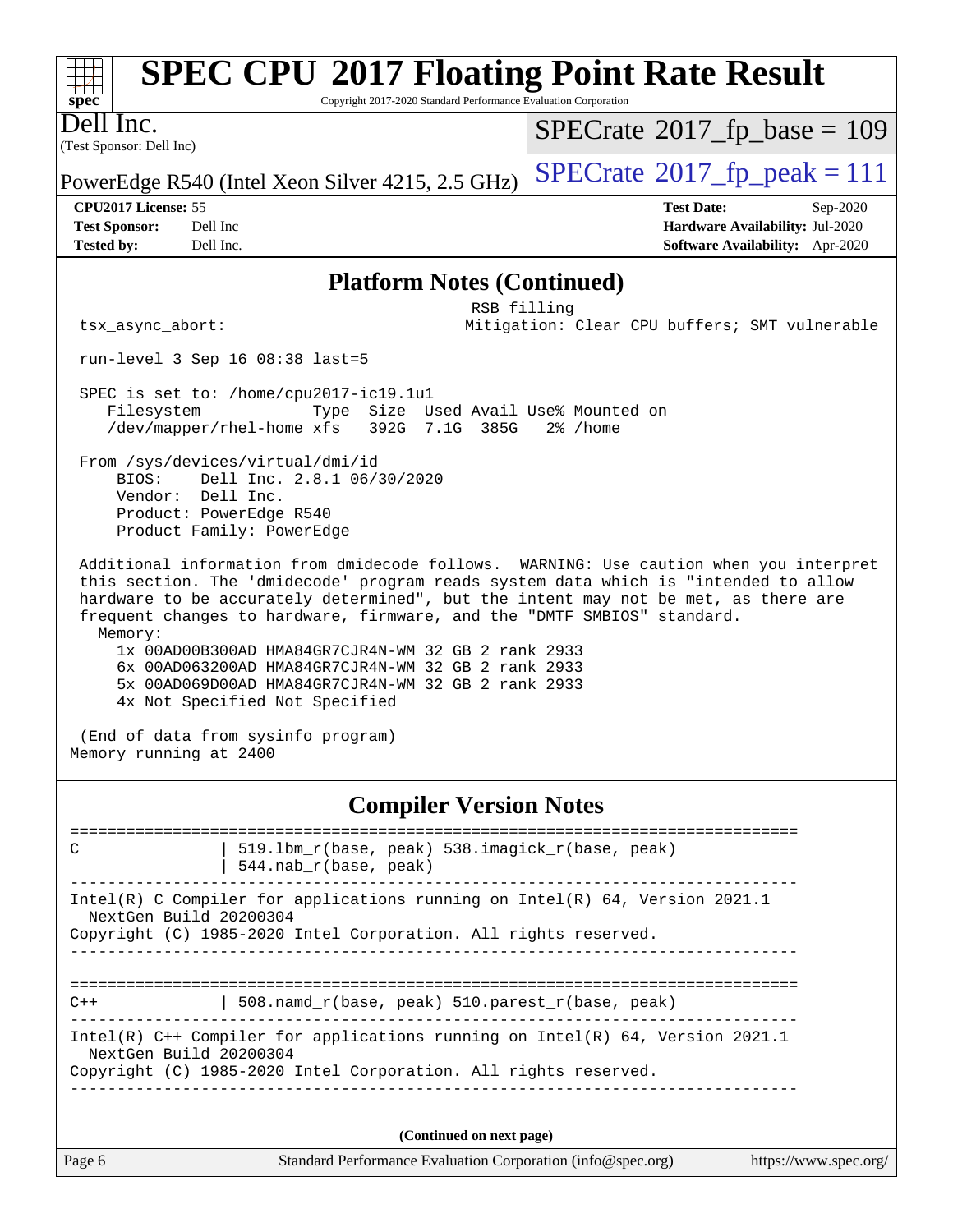

Copyright 2017-2020 Standard Performance Evaluation Corporation

(Test Sponsor: Dell Inc) Dell Inc.

 $SPECrate$ <sup>®</sup>[2017\\_fp\\_base =](http://www.spec.org/auto/cpu2017/Docs/result-fields.html#SPECrate2017fpbase) 109

PowerEdge R540 (Intel Xeon Silver 4215, 2.5 GHz)  $\left|$  [SPECrate](http://www.spec.org/auto/cpu2017/Docs/result-fields.html#SPECrate2017fppeak)®[2017\\_fp\\_peak = 1](http://www.spec.org/auto/cpu2017/Docs/result-fields.html#SPECrate2017fppeak)11

**[CPU2017 License:](http://www.spec.org/auto/cpu2017/Docs/result-fields.html#CPU2017License)** 55 **[Test Date:](http://www.spec.org/auto/cpu2017/Docs/result-fields.html#TestDate)** Sep-2020 **[Test Sponsor:](http://www.spec.org/auto/cpu2017/Docs/result-fields.html#TestSponsor)** Dell Inc **[Hardware Availability:](http://www.spec.org/auto/cpu2017/Docs/result-fields.html#HardwareAvailability)** Jul-2020 **[Tested by:](http://www.spec.org/auto/cpu2017/Docs/result-fields.html#Testedby)** Dell Inc. **[Software Availability:](http://www.spec.org/auto/cpu2017/Docs/result-fields.html#SoftwareAvailability)** Apr-2020

### **[Compiler Version Notes \(Continued\)](http://www.spec.org/auto/cpu2017/Docs/result-fields.html#CompilerVersionNotes)**

| Page 7                                           | Standard Performance Evaluation Corporation (info@spec.org)                                                                                                                                                                                                                                           | https://www.spec.org/ |
|--------------------------------------------------|-------------------------------------------------------------------------------------------------------------------------------------------------------------------------------------------------------------------------------------------------------------------------------------------------------|-----------------------|
|                                                  | (Continued on next page)                                                                                                                                                                                                                                                                              |                       |
| $C_{++}$ , C, Fortran                            | 507.cactuBSSN_r(base, peak)                                                                                                                                                                                                                                                                           |                       |
|                                                  | Intel(R) C Intel(R) 64 Compiler for applications running on Intel(R) 64,<br>Version 19.1.1.217 Build 20200306<br>Copyright (C) 1985-2020 Intel Corporation. All rights reserved.                                                                                                                      |                       |
|                                                  | Intel(R) $C++$ Intel(R) 64 Compiler for applications running on Intel(R) 64,<br>Version 19.1.1.217 Build 20200306<br>Copyright (C) 1985-2020 Intel Corporation. All rights reserved.                                                                                                                  |                       |
|                                                  | $C++$ , C   511.povray_r(peak)                                                                                                                                                                                                                                                                        |                       |
| NextGen Build 20200304                           | Copyright (C) 1985-2020 Intel Corporation. All rights reserved.                                                                                                                                                                                                                                       |                       |
| NextGen Build 20200304                           | Intel(R) $C++$ Compiler for applications running on Intel(R) 64, Version 2021.1<br>Copyright (C) 1985-2020 Intel Corporation. All rights reserved.<br>Intel(R) C Compiler for applications running on Intel(R) $64$ , Version 2021.1                                                                  |                       |
|                                                  | $C++$ , C $\qquad$   511.povray_r(base) 526.blender_r(base, peak)                                                                                                                                                                                                                                     |                       |
|                                                  | Copyright (C) 1985-2020 Intel Corporation. All rights reserved.                                                                                                                                                                                                                                       |                       |
|                                                  | Intel(R) $C++$ Intel(R) 64 Compiler for applications running on Intel(R) 64,<br>Version 19.1.1.217 Build 20200306<br>Copyright (C) 1985-2020 Intel Corporation. All rights reserved.<br>Intel(R) C Intel(R) 64 Compiler for applications running on Intel(R) 64,<br>Version 19.1.1.217 Build 20200306 |                       |
|                                                  | $C++$ , C $\qquad \qquad \vert$ 511.povray_r(peak)                                                                                                                                                                                                                                                    |                       |
|                                                  |                                                                                                                                                                                                                                                                                                       |                       |
| NextGen Build 20200304<br>NextGen Build 20200304 | Copyright (C) 1985-2020 Intel Corporation. All rights reserved.<br>Intel(R) C Compiler for applications running on Intel(R) $64$ , Version 2021.1<br>Copyright (C) 1985-2020 Intel Corporation. All rights reserved.                                                                                  |                       |
|                                                  | 511.povray_r(base) 526.blender_r(base, peak)<br>Intel(R) $C++$ Compiler for applications running on Intel(R) 64, Version 2021.1                                                                                                                                                                       |                       |
| $C++$ , $C$                                      |                                                                                                                                                                                                                                                                                                       |                       |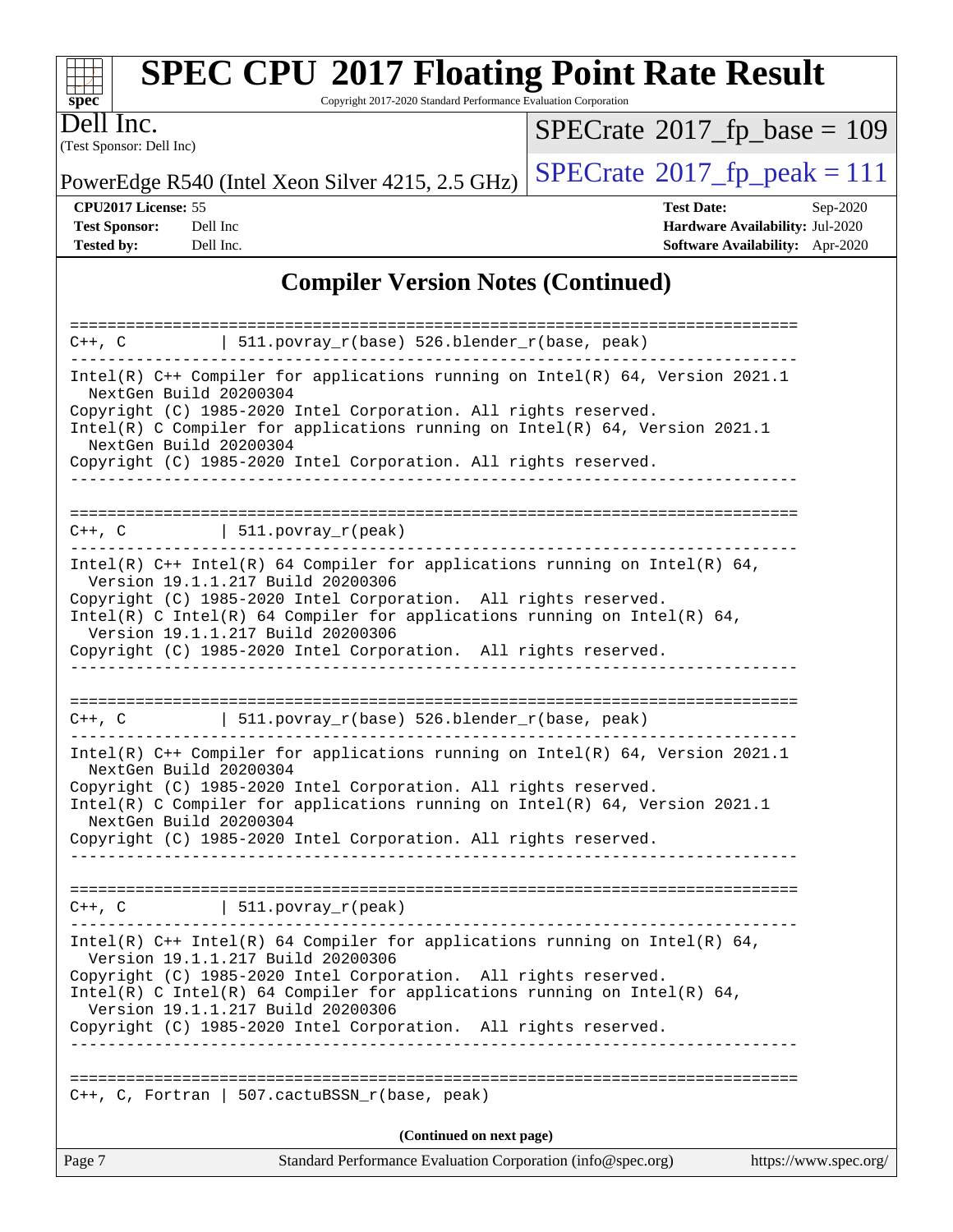

Copyright 2017-2020 Standard Performance Evaluation Corporation

(Test Sponsor: Dell Inc) Dell Inc.

 $SPECrate$ <sup>®</sup>[2017\\_fp\\_base =](http://www.spec.org/auto/cpu2017/Docs/result-fields.html#SPECrate2017fpbase) 109

PowerEdge R540 (Intel Xeon Silver 4215, 2.5 GHz)  $\left|$  [SPECrate](http://www.spec.org/auto/cpu2017/Docs/result-fields.html#SPECrate2017fppeak)®[2017\\_fp\\_peak = 1](http://www.spec.org/auto/cpu2017/Docs/result-fields.html#SPECrate2017fppeak)11

**[CPU2017 License:](http://www.spec.org/auto/cpu2017/Docs/result-fields.html#CPU2017License)** 55 **[Test Date:](http://www.spec.org/auto/cpu2017/Docs/result-fields.html#TestDate)** Sep-2020

**[Test Sponsor:](http://www.spec.org/auto/cpu2017/Docs/result-fields.html#TestSponsor)** Dell Inc **[Hardware Availability:](http://www.spec.org/auto/cpu2017/Docs/result-fields.html#HardwareAvailability)** Jul-2020 **[Tested by:](http://www.spec.org/auto/cpu2017/Docs/result-fields.html#Testedby)** Dell Inc. **[Software Availability:](http://www.spec.org/auto/cpu2017/Docs/result-fields.html#SoftwareAvailability)** Apr-2020

#### **[Compiler Version Notes \(Continued\)](http://www.spec.org/auto/cpu2017/Docs/result-fields.html#CompilerVersionNotes)**

| Page 8                                                                                                                                                                                                                                                                                                                                                               | (Continued on next page)<br>Standard Performance Evaluation Corporation (info@spec.org)                                                                                                                                                                                                                                                       | https://www.spec.org/ |  |  |
|----------------------------------------------------------------------------------------------------------------------------------------------------------------------------------------------------------------------------------------------------------------------------------------------------------------------------------------------------------------------|-----------------------------------------------------------------------------------------------------------------------------------------------------------------------------------------------------------------------------------------------------------------------------------------------------------------------------------------------|-----------------------|--|--|
|                                                                                                                                                                                                                                                                                                                                                                      |                                                                                                                                                                                                                                                                                                                                               |                       |  |  |
|                                                                                                                                                                                                                                                                                                                                                                      | $Intel(R)$ Fortran Intel(R) 64 Compiler for applications running on Intel(R)                                                                                                                                                                                                                                                                  |                       |  |  |
| Fortran, C                                                                                                                                                                                                                                                                                                                                                           | $521.wrf_r(base) 527.cam4_r(base, peak)$                                                                                                                                                                                                                                                                                                      |                       |  |  |
|                                                                                                                                                                                                                                                                                                                                                                      | 64, Version 19.1.1.217 Build 20200306<br>Copyright (C) 1985-2020 Intel Corporation. All rights reserved.<br>Intel(R) C Intel(R) 64 Compiler for applications running on Intel(R) 64,<br>Version 19.1.1.217 Build 20200306<br>Copyright (C) 1985-2020 Intel Corporation. All rights reserved.                                                  |                       |  |  |
| -----------------                                                                                                                                                                                                                                                                                                                                                    | $Intel(R)$ Fortran Intel(R) 64 Compiler for applications running on Intel(R)                                                                                                                                                                                                                                                                  |                       |  |  |
|                                                                                                                                                                                                                                                                                                                                                                      | Fortran, $C$   521.wrf_r(peak)                                                                                                                                                                                                                                                                                                                |                       |  |  |
| $Intel(R)$ Fortran Intel(R) 64 Compiler for applications running on Intel(R)<br>64, Version 19.1.1.217 Build 20200306<br>Copyright (C) 1985-2020 Intel Corporation. All rights reserved.<br>Intel(R) C Compiler for applications running on Intel(R) 64, Version 2021.1<br>NextGen Build 20200304<br>Copyright (C) 1985-2020 Intel Corporation. All rights reserved. |                                                                                                                                                                                                                                                                                                                                               |                       |  |  |
|                                                                                                                                                                                                                                                                                                                                                                      | Fortran, C   521.wrf_r(base) $527$ .cam4_r(base, peak)                                                                                                                                                                                                                                                                                        |                       |  |  |
|                                                                                                                                                                                                                                                                                                                                                                      | -------------------------------------<br>$Intel(R)$ Fortran Intel(R) 64 Compiler for applications running on Intel(R)<br>64, Version 19.1.1.217 Build 20200306<br>Copyright (C) 1985-2020 Intel Corporation. All rights reserved.                                                                                                             |                       |  |  |
| Fortran                                                                                                                                                                                                                                                                                                                                                              | 503.bwaves_r(base, peak) 549.fotonik3d_r(base, peak)<br>  554.roms_r(base, peak)                                                                                                                                                                                                                                                              |                       |  |  |
| NextGen Build 20200304                                                                                                                                                                                                                                                                                                                                               | Intel(R) C Compiler for applications running on $Intel(R) 64$ , Version 2021.1<br>Copyright (C) 1985-2020 Intel Corporation. All rights reserved.<br>$Intel(R)$ Fortran Intel(R) 64 Compiler for applications running on Intel(R)<br>64, Version 19.1.1.217 Build 20200306<br>Copyright (C) 1985-2020 Intel Corporation. All rights reserved. |                       |  |  |
| NextGen Build 20200304                                                                                                                                                                                                                                                                                                                                               | Intel(R) $C++$ Compiler for applications running on Intel(R) 64, Version 2021.1<br>Copyright (C) 1985-2020 Intel Corporation. All rights reserved.                                                                                                                                                                                            |                       |  |  |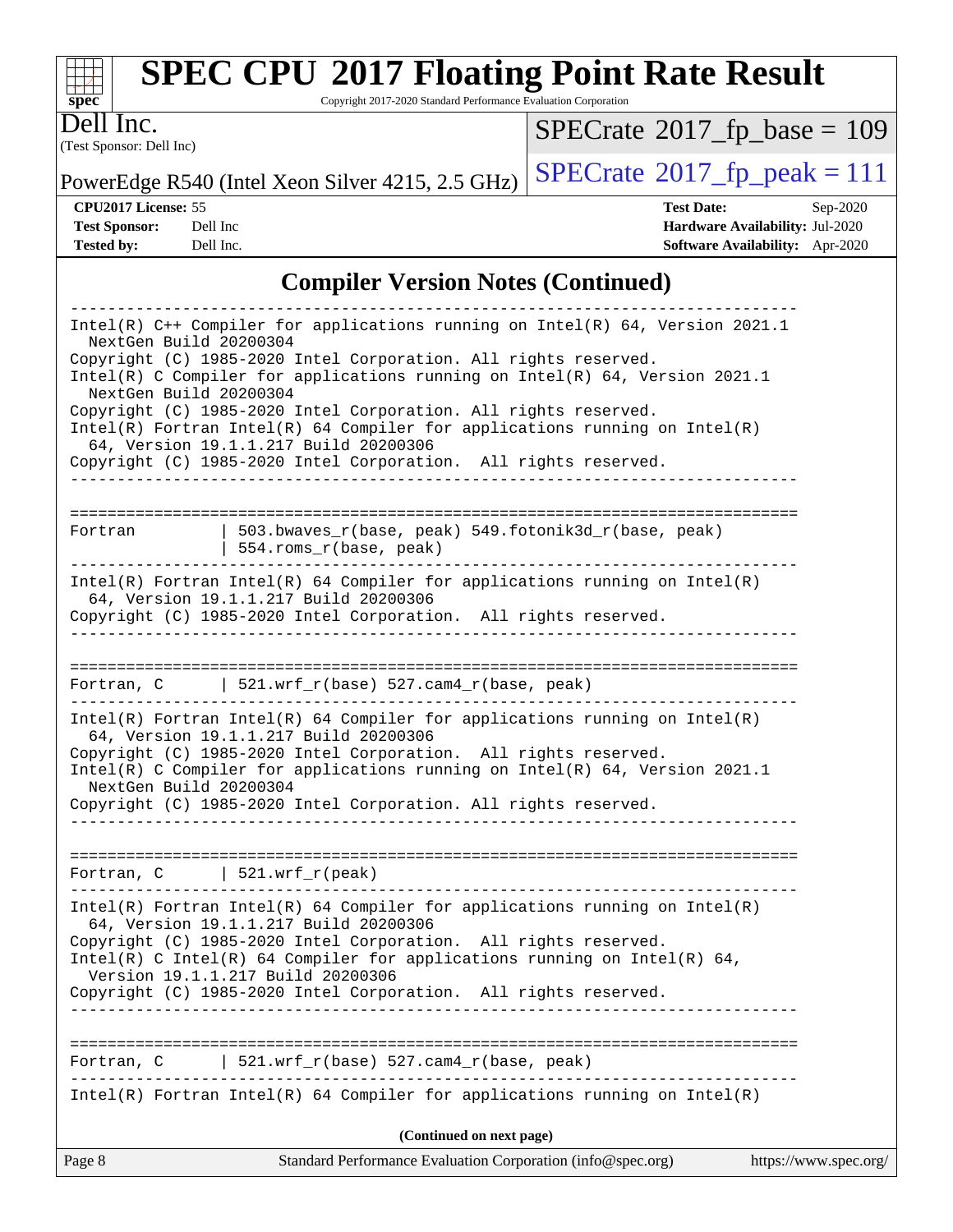

Copyright 2017-2020 Standard Performance Evaluation Corporation

(Test Sponsor: Dell Inc) Dell Inc.

 $SPECrate$ <sup>®</sup>[2017\\_fp\\_base =](http://www.spec.org/auto/cpu2017/Docs/result-fields.html#SPECrate2017fpbase) 109

PowerEdge R540 (Intel Xeon Silver 4215, 2.5 GHz)  $\left|$  [SPECrate](http://www.spec.org/auto/cpu2017/Docs/result-fields.html#SPECrate2017fppeak)<sup>®</sup>[2017\\_fp\\_peak = 1](http://www.spec.org/auto/cpu2017/Docs/result-fields.html#SPECrate2017fppeak)11

**[CPU2017 License:](http://www.spec.org/auto/cpu2017/Docs/result-fields.html#CPU2017License)** 55 **[Test Date:](http://www.spec.org/auto/cpu2017/Docs/result-fields.html#TestDate)** Sep-2020 **[Test Sponsor:](http://www.spec.org/auto/cpu2017/Docs/result-fields.html#TestSponsor)** Dell Inc **[Hardware Availability:](http://www.spec.org/auto/cpu2017/Docs/result-fields.html#HardwareAvailability)** Jul-2020 **[Tested by:](http://www.spec.org/auto/cpu2017/Docs/result-fields.html#Testedby)** Dell Inc. **[Software Availability:](http://www.spec.org/auto/cpu2017/Docs/result-fields.html#SoftwareAvailability)** Apr-2020

#### **[Compiler Version Notes \(Continued\)](http://www.spec.org/auto/cpu2017/Docs/result-fields.html#CompilerVersionNotes)**

| 64, Version 19.1.1.217 Build 20200306<br>Copyright (C) 1985-2020 Intel Corporation. All rights reserved.<br>Intel(R) C Compiler for applications running on Intel(R) $64$ , Version 2021.1<br>NextGen Build 20200304<br>Copyright (C) 1985-2020 Intel Corporation. All rights reserved. |  |  |  |  |
|-----------------------------------------------------------------------------------------------------------------------------------------------------------------------------------------------------------------------------------------------------------------------------------------|--|--|--|--|
|                                                                                                                                                                                                                                                                                         |  |  |  |  |
| Fortran, $C$   521.wrf_r(peak)                                                                                                                                                                                                                                                          |  |  |  |  |
| Intel(R) Fortran Intel(R) 64 Compiler for applications running on Intel(R)<br>64, Version 19.1.1.217 Build 20200306<br>Copyright (C) 1985-2020 Intel Corporation. All rights reserved.                                                                                                  |  |  |  |  |
| Intel(R) C Intel(R) 64 Compiler for applications running on Intel(R) 64,<br>Version 19.1.1.217 Build 20200306                                                                                                                                                                           |  |  |  |  |
| Copyright (C) 1985-2020 Intel Corporation. All rights reserved.                                                                                                                                                                                                                         |  |  |  |  |

**[Base Compiler Invocation](http://www.spec.org/auto/cpu2017/Docs/result-fields.html#BaseCompilerInvocation)**

[C benchmarks](http://www.spec.org/auto/cpu2017/Docs/result-fields.html#Cbenchmarks): [icc](http://www.spec.org/cpu2017/results/res2020q4/cpu2017-20200928-24071.flags.html#user_CCbase_intel_icc_66fc1ee009f7361af1fbd72ca7dcefbb700085f36577c54f309893dd4ec40d12360134090235512931783d35fd58c0460139e722d5067c5574d8eaf2b3e37e92)

[C++ benchmarks:](http://www.spec.org/auto/cpu2017/Docs/result-fields.html#CXXbenchmarks) [icpc](http://www.spec.org/cpu2017/results/res2020q4/cpu2017-20200928-24071.flags.html#user_CXXbase_intel_icpc_c510b6838c7f56d33e37e94d029a35b4a7bccf4766a728ee175e80a419847e808290a9b78be685c44ab727ea267ec2f070ec5dc83b407c0218cded6866a35d07)

[Fortran benchmarks](http://www.spec.org/auto/cpu2017/Docs/result-fields.html#Fortranbenchmarks): [ifort](http://www.spec.org/cpu2017/results/res2020q4/cpu2017-20200928-24071.flags.html#user_FCbase_intel_ifort_8111460550e3ca792625aed983ce982f94888b8b503583aa7ba2b8303487b4d8a21a13e7191a45c5fd58ff318f48f9492884d4413fa793fd88dd292cad7027ca)

[Benchmarks using both Fortran and C](http://www.spec.org/auto/cpu2017/Docs/result-fields.html#BenchmarksusingbothFortranandC): [ifort](http://www.spec.org/cpu2017/results/res2020q4/cpu2017-20200928-24071.flags.html#user_CC_FCbase_intel_ifort_8111460550e3ca792625aed983ce982f94888b8b503583aa7ba2b8303487b4d8a21a13e7191a45c5fd58ff318f48f9492884d4413fa793fd88dd292cad7027ca) [icc](http://www.spec.org/cpu2017/results/res2020q4/cpu2017-20200928-24071.flags.html#user_CC_FCbase_intel_icc_66fc1ee009f7361af1fbd72ca7dcefbb700085f36577c54f309893dd4ec40d12360134090235512931783d35fd58c0460139e722d5067c5574d8eaf2b3e37e92)

[Benchmarks using both C and C++](http://www.spec.org/auto/cpu2017/Docs/result-fields.html#BenchmarksusingbothCandCXX): [icpc](http://www.spec.org/cpu2017/results/res2020q4/cpu2017-20200928-24071.flags.html#user_CC_CXXbase_intel_icpc_c510b6838c7f56d33e37e94d029a35b4a7bccf4766a728ee175e80a419847e808290a9b78be685c44ab727ea267ec2f070ec5dc83b407c0218cded6866a35d07) [icc](http://www.spec.org/cpu2017/results/res2020q4/cpu2017-20200928-24071.flags.html#user_CC_CXXbase_intel_icc_66fc1ee009f7361af1fbd72ca7dcefbb700085f36577c54f309893dd4ec40d12360134090235512931783d35fd58c0460139e722d5067c5574d8eaf2b3e37e92)

[Benchmarks using Fortran, C, and C++:](http://www.spec.org/auto/cpu2017/Docs/result-fields.html#BenchmarksusingFortranCandCXX) [icpc](http://www.spec.org/cpu2017/results/res2020q4/cpu2017-20200928-24071.flags.html#user_CC_CXX_FCbase_intel_icpc_c510b6838c7f56d33e37e94d029a35b4a7bccf4766a728ee175e80a419847e808290a9b78be685c44ab727ea267ec2f070ec5dc83b407c0218cded6866a35d07) [icc](http://www.spec.org/cpu2017/results/res2020q4/cpu2017-20200928-24071.flags.html#user_CC_CXX_FCbase_intel_icc_66fc1ee009f7361af1fbd72ca7dcefbb700085f36577c54f309893dd4ec40d12360134090235512931783d35fd58c0460139e722d5067c5574d8eaf2b3e37e92) [ifort](http://www.spec.org/cpu2017/results/res2020q4/cpu2017-20200928-24071.flags.html#user_CC_CXX_FCbase_intel_ifort_8111460550e3ca792625aed983ce982f94888b8b503583aa7ba2b8303487b4d8a21a13e7191a45c5fd58ff318f48f9492884d4413fa793fd88dd292cad7027ca)

### **[Base Portability Flags](http://www.spec.org/auto/cpu2017/Docs/result-fields.html#BasePortabilityFlags)**

 503.bwaves\_r: [-DSPEC\\_LP64](http://www.spec.org/cpu2017/results/res2020q4/cpu2017-20200928-24071.flags.html#suite_basePORTABILITY503_bwaves_r_DSPEC_LP64) 507.cactuBSSN\_r: [-DSPEC\\_LP64](http://www.spec.org/cpu2017/results/res2020q4/cpu2017-20200928-24071.flags.html#suite_basePORTABILITY507_cactuBSSN_r_DSPEC_LP64) 508.namd\_r: [-DSPEC\\_LP64](http://www.spec.org/cpu2017/results/res2020q4/cpu2017-20200928-24071.flags.html#suite_basePORTABILITY508_namd_r_DSPEC_LP64)

**(Continued on next page)**

Page 9 Standard Performance Evaluation Corporation [\(info@spec.org\)](mailto:info@spec.org) <https://www.spec.org/>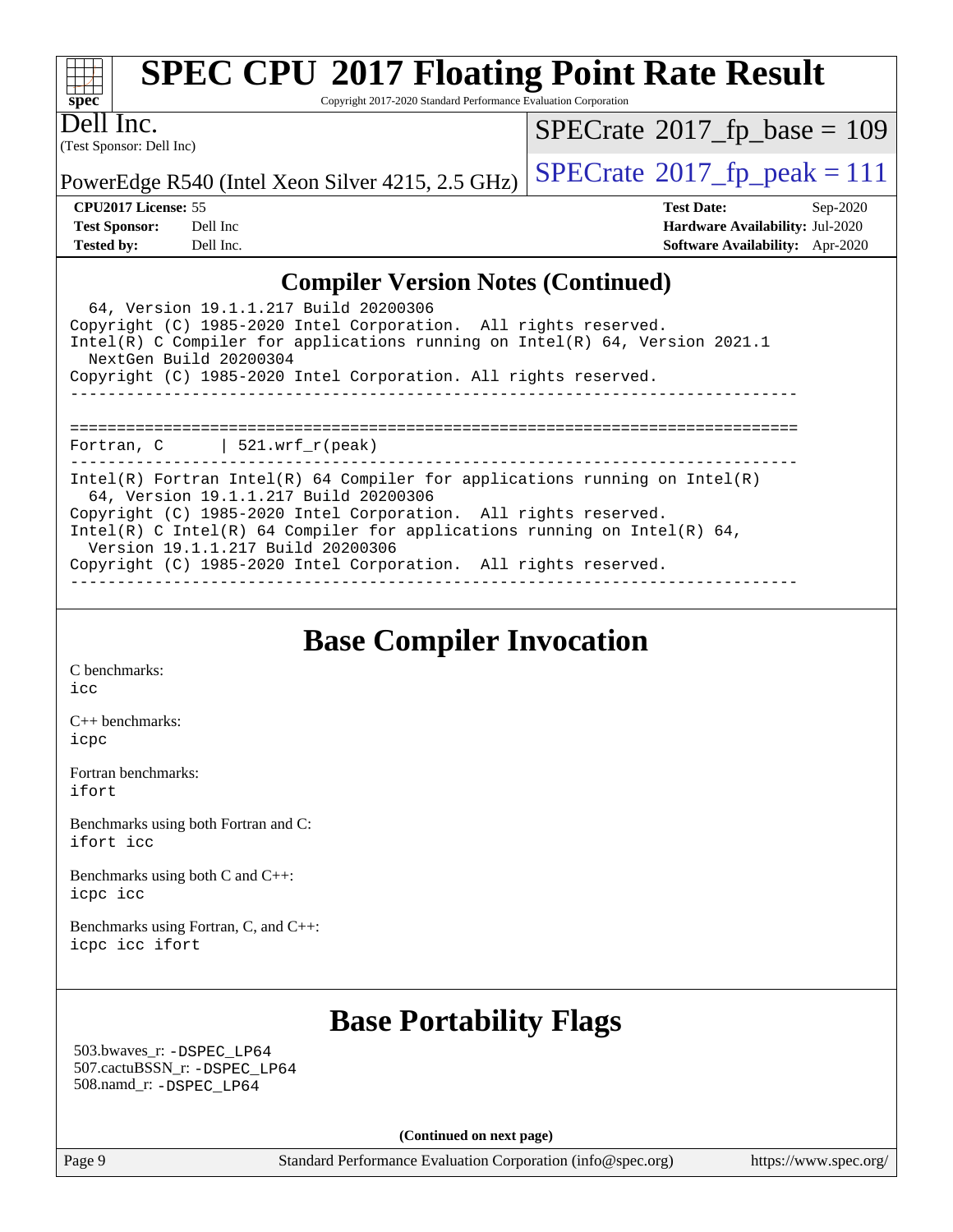

Copyright 2017-2020 Standard Performance Evaluation Corporation

Dell Inc.

(Test Sponsor: Dell Inc)

 $SPECrate$ <sup>®</sup>[2017\\_fp\\_base =](http://www.spec.org/auto/cpu2017/Docs/result-fields.html#SPECrate2017fpbase) 109

PowerEdge R540 (Intel Xeon Silver 4215, 2.5 GHz)  $\left|$  [SPECrate](http://www.spec.org/auto/cpu2017/Docs/result-fields.html#SPECrate2017fppeak)®[2017\\_fp\\_peak = 1](http://www.spec.org/auto/cpu2017/Docs/result-fields.html#SPECrate2017fppeak)11

**[CPU2017 License:](http://www.spec.org/auto/cpu2017/Docs/result-fields.html#CPU2017License)** 55 **[Test Date:](http://www.spec.org/auto/cpu2017/Docs/result-fields.html#TestDate)** Sep-2020 **[Test Sponsor:](http://www.spec.org/auto/cpu2017/Docs/result-fields.html#TestSponsor)** Dell Inc **[Hardware Availability:](http://www.spec.org/auto/cpu2017/Docs/result-fields.html#HardwareAvailability)** Jul-2020 **[Tested by:](http://www.spec.org/auto/cpu2017/Docs/result-fields.html#Testedby)** Dell Inc. **[Software Availability:](http://www.spec.org/auto/cpu2017/Docs/result-fields.html#SoftwareAvailability)** Apr-2020

## **[Base Portability Flags \(Continued\)](http://www.spec.org/auto/cpu2017/Docs/result-fields.html#BasePortabilityFlags)**

 510.parest\_r: [-DSPEC\\_LP64](http://www.spec.org/cpu2017/results/res2020q4/cpu2017-20200928-24071.flags.html#suite_basePORTABILITY510_parest_r_DSPEC_LP64) 511.povray\_r: [-DSPEC\\_LP64](http://www.spec.org/cpu2017/results/res2020q4/cpu2017-20200928-24071.flags.html#suite_basePORTABILITY511_povray_r_DSPEC_LP64) 519.lbm\_r: [-DSPEC\\_LP64](http://www.spec.org/cpu2017/results/res2020q4/cpu2017-20200928-24071.flags.html#suite_basePORTABILITY519_lbm_r_DSPEC_LP64) 521.wrf\_r: [-DSPEC\\_LP64](http://www.spec.org/cpu2017/results/res2020q4/cpu2017-20200928-24071.flags.html#suite_basePORTABILITY521_wrf_r_DSPEC_LP64) [-DSPEC\\_CASE\\_FLAG](http://www.spec.org/cpu2017/results/res2020q4/cpu2017-20200928-24071.flags.html#b521.wrf_r_baseCPORTABILITY_DSPEC_CASE_FLAG) [-convert big\\_endian](http://www.spec.org/cpu2017/results/res2020q4/cpu2017-20200928-24071.flags.html#user_baseFPORTABILITY521_wrf_r_convert_big_endian_c3194028bc08c63ac5d04de18c48ce6d347e4e562e8892b8bdbdc0214820426deb8554edfa529a3fb25a586e65a3d812c835984020483e7e73212c4d31a38223) 526.blender\_r: [-DSPEC\\_LP64](http://www.spec.org/cpu2017/results/res2020q4/cpu2017-20200928-24071.flags.html#suite_basePORTABILITY526_blender_r_DSPEC_LP64) [-DSPEC\\_LINUX](http://www.spec.org/cpu2017/results/res2020q4/cpu2017-20200928-24071.flags.html#b526.blender_r_baseCPORTABILITY_DSPEC_LINUX) [-funsigned-char](http://www.spec.org/cpu2017/results/res2020q4/cpu2017-20200928-24071.flags.html#user_baseCPORTABILITY526_blender_r_force_uchar_40c60f00ab013830e2dd6774aeded3ff59883ba5a1fc5fc14077f794d777847726e2a5858cbc7672e36e1b067e7e5c1d9a74f7176df07886a243d7cc18edfe67) 527.cam4\_r: [-DSPEC\\_LP64](http://www.spec.org/cpu2017/results/res2020q4/cpu2017-20200928-24071.flags.html#suite_basePORTABILITY527_cam4_r_DSPEC_LP64) [-DSPEC\\_CASE\\_FLAG](http://www.spec.org/cpu2017/results/res2020q4/cpu2017-20200928-24071.flags.html#b527.cam4_r_baseCPORTABILITY_DSPEC_CASE_FLAG) 538.imagick\_r: [-DSPEC\\_LP64](http://www.spec.org/cpu2017/results/res2020q4/cpu2017-20200928-24071.flags.html#suite_basePORTABILITY538_imagick_r_DSPEC_LP64) 544.nab\_r: [-DSPEC\\_LP64](http://www.spec.org/cpu2017/results/res2020q4/cpu2017-20200928-24071.flags.html#suite_basePORTABILITY544_nab_r_DSPEC_LP64) 549.fotonik3d\_r: [-DSPEC\\_LP64](http://www.spec.org/cpu2017/results/res2020q4/cpu2017-20200928-24071.flags.html#suite_basePORTABILITY549_fotonik3d_r_DSPEC_LP64) 554.roms\_r: [-DSPEC\\_LP64](http://www.spec.org/cpu2017/results/res2020q4/cpu2017-20200928-24071.flags.html#suite_basePORTABILITY554_roms_r_DSPEC_LP64)

## **[Base Optimization Flags](http://www.spec.org/auto/cpu2017/Docs/result-fields.html#BaseOptimizationFlags)**

#### [C benchmarks](http://www.spec.org/auto/cpu2017/Docs/result-fields.html#Cbenchmarks):

```
-m64 -qnextgen -std=c11
-Wl,-plugin-opt=-x86-branches-within-32B-boundaries -Wl,-z,muldefs
-fuse-ld=gold -xCORE-AVX512 -Ofast -ffast-math -flto -mfpmath=sse
-funroll-loops -qopt-mem-layout-trans=4
-L/usr/local/jemalloc64-5.0.1/lib -ljemalloc
```
[C++ benchmarks:](http://www.spec.org/auto/cpu2017/Docs/result-fields.html#CXXbenchmarks)

[-m64](http://www.spec.org/cpu2017/results/res2020q4/cpu2017-20200928-24071.flags.html#user_CXXbase_m64-icc) [-qnextgen](http://www.spec.org/cpu2017/results/res2020q4/cpu2017-20200928-24071.flags.html#user_CXXbase_f-qnextgen) [-Wl,-plugin-opt=-x86-branches-within-32B-boundaries](http://www.spec.org/cpu2017/results/res2020q4/cpu2017-20200928-24071.flags.html#user_CXXbase_f-x86-branches-within-32B-boundaries_0098b4e4317ae60947b7b728078a624952a08ac37a3c797dfb4ffeb399e0c61a9dd0f2f44ce917e9361fb9076ccb15e7824594512dd315205382d84209e912f3) [-Wl,-z,muldefs](http://www.spec.org/cpu2017/results/res2020q4/cpu2017-20200928-24071.flags.html#user_CXXbase_link_force_multiple1_b4cbdb97b34bdee9ceefcfe54f4c8ea74255f0b02a4b23e853cdb0e18eb4525ac79b5a88067c842dd0ee6996c24547a27a4b99331201badda8798ef8a743f577) [-fuse-ld=gold](http://www.spec.org/cpu2017/results/res2020q4/cpu2017-20200928-24071.flags.html#user_CXXbase_f-fuse-ld_920b3586e2b8c6e0748b9c84fa9b744736ba725a32cab14ad8f3d4ad28eecb2f59d1144823d2e17006539a88734fe1fc08fc3035f7676166309105a78aaabc32) [-xCORE-AVX512](http://www.spec.org/cpu2017/results/res2020q4/cpu2017-20200928-24071.flags.html#user_CXXbase_f-xCORE-AVX512) [-Ofast](http://www.spec.org/cpu2017/results/res2020q4/cpu2017-20200928-24071.flags.html#user_CXXbase_f-Ofast) [-ffast-math](http://www.spec.org/cpu2017/results/res2020q4/cpu2017-20200928-24071.flags.html#user_CXXbase_f-ffast-math) [-flto](http://www.spec.org/cpu2017/results/res2020q4/cpu2017-20200928-24071.flags.html#user_CXXbase_f-flto) [-mfpmath=sse](http://www.spec.org/cpu2017/results/res2020q4/cpu2017-20200928-24071.flags.html#user_CXXbase_f-mfpmath_70eb8fac26bde974f8ab713bc9086c5621c0b8d2f6c86f38af0bd7062540daf19db5f3a066d8c6684be05d84c9b6322eb3b5be6619d967835195b93d6c02afa1) [-funroll-loops](http://www.spec.org/cpu2017/results/res2020q4/cpu2017-20200928-24071.flags.html#user_CXXbase_f-funroll-loops) [-qopt-mem-layout-trans=4](http://www.spec.org/cpu2017/results/res2020q4/cpu2017-20200928-24071.flags.html#user_CXXbase_f-qopt-mem-layout-trans_fa39e755916c150a61361b7846f310bcdf6f04e385ef281cadf3647acec3f0ae266d1a1d22d972a7087a248fd4e6ca390a3634700869573d231a252c784941a8) [-L/usr/local/jemalloc64-5.0.1/lib](http://www.spec.org/cpu2017/results/res2020q4/cpu2017-20200928-24071.flags.html#user_CXXbase_jemalloc_link_path64_1_cc289568b1a6c0fd3b62c91b824c27fcb5af5e8098e6ad028160d21144ef1b8aef3170d2acf0bee98a8da324cfe4f67d0a3d0c4cc4673d993d694dc2a0df248b) [-ljemalloc](http://www.spec.org/cpu2017/results/res2020q4/cpu2017-20200928-24071.flags.html#user_CXXbase_jemalloc_link_lib_d1249b907c500fa1c0672f44f562e3d0f79738ae9e3c4a9c376d49f265a04b9c99b167ecedbf6711b3085be911c67ff61f150a17b3472be731631ba4d0471706)

[Fortran benchmarks](http://www.spec.org/auto/cpu2017/Docs/result-fields.html#Fortranbenchmarks):

[-m64](http://www.spec.org/cpu2017/results/res2020q4/cpu2017-20200928-24071.flags.html#user_FCbase_m64-icc) [-Wl,-plugin-opt=-x86-branches-within-32B-boundaries](http://www.spec.org/cpu2017/results/res2020q4/cpu2017-20200928-24071.flags.html#user_FCbase_f-x86-branches-within-32B-boundaries_0098b4e4317ae60947b7b728078a624952a08ac37a3c797dfb4ffeb399e0c61a9dd0f2f44ce917e9361fb9076ccb15e7824594512dd315205382d84209e912f3) [-Wl,-z,muldefs](http://www.spec.org/cpu2017/results/res2020q4/cpu2017-20200928-24071.flags.html#user_FCbase_link_force_multiple1_b4cbdb97b34bdee9ceefcfe54f4c8ea74255f0b02a4b23e853cdb0e18eb4525ac79b5a88067c842dd0ee6996c24547a27a4b99331201badda8798ef8a743f577) [-fuse-ld=gold](http://www.spec.org/cpu2017/results/res2020q4/cpu2017-20200928-24071.flags.html#user_FCbase_f-fuse-ld_920b3586e2b8c6e0748b9c84fa9b744736ba725a32cab14ad8f3d4ad28eecb2f59d1144823d2e17006539a88734fe1fc08fc3035f7676166309105a78aaabc32) [-xCORE-AVX512](http://www.spec.org/cpu2017/results/res2020q4/cpu2017-20200928-24071.flags.html#user_FCbase_f-xCORE-AVX512) [-O3](http://www.spec.org/cpu2017/results/res2020q4/cpu2017-20200928-24071.flags.html#user_FCbase_f-O3) [-ipo](http://www.spec.org/cpu2017/results/res2020q4/cpu2017-20200928-24071.flags.html#user_FCbase_f-ipo) [-no-prec-div](http://www.spec.org/cpu2017/results/res2020q4/cpu2017-20200928-24071.flags.html#user_FCbase_f-no-prec-div) [-qopt-prefetch](http://www.spec.org/cpu2017/results/res2020q4/cpu2017-20200928-24071.flags.html#user_FCbase_f-qopt-prefetch) [-ffinite-math-only](http://www.spec.org/cpu2017/results/res2020q4/cpu2017-20200928-24071.flags.html#user_FCbase_f_finite_math_only_cb91587bd2077682c4b38af759c288ed7c732db004271a9512da14a4f8007909a5f1427ecbf1a0fb78ff2a814402c6114ac565ca162485bbcae155b5e4258871) [-qopt-multiple-gather-scatter-by-shuffles](http://www.spec.org/cpu2017/results/res2020q4/cpu2017-20200928-24071.flags.html#user_FCbase_f-qopt-multiple-gather-scatter-by-shuffles) [-qopt-mem-layout-trans=4](http://www.spec.org/cpu2017/results/res2020q4/cpu2017-20200928-24071.flags.html#user_FCbase_f-qopt-mem-layout-trans_fa39e755916c150a61361b7846f310bcdf6f04e385ef281cadf3647acec3f0ae266d1a1d22d972a7087a248fd4e6ca390a3634700869573d231a252c784941a8) [-nostandard-realloc-lhs](http://www.spec.org/cpu2017/results/res2020q4/cpu2017-20200928-24071.flags.html#user_FCbase_f_2003_std_realloc_82b4557e90729c0f113870c07e44d33d6f5a304b4f63d4c15d2d0f1fab99f5daaed73bdb9275d9ae411527f28b936061aa8b9c8f2d63842963b95c9dd6426b8a) [-align array32byte](http://www.spec.org/cpu2017/results/res2020q4/cpu2017-20200928-24071.flags.html#user_FCbase_align_array32byte_b982fe038af199962ba9a80c053b8342c548c85b40b8e86eb3cc33dee0d7986a4af373ac2d51c3f7cf710a18d62fdce2948f201cd044323541f22fc0fffc51b6) [-auto](http://www.spec.org/cpu2017/results/res2020q4/cpu2017-20200928-24071.flags.html#user_FCbase_f-auto) [-mbranches-within-32B-boundaries](http://www.spec.org/cpu2017/results/res2020q4/cpu2017-20200928-24071.flags.html#user_FCbase_f-mbranches-within-32B-boundaries) [-L/usr/local/jemalloc64-5.0.1/lib](http://www.spec.org/cpu2017/results/res2020q4/cpu2017-20200928-24071.flags.html#user_FCbase_jemalloc_link_path64_1_cc289568b1a6c0fd3b62c91b824c27fcb5af5e8098e6ad028160d21144ef1b8aef3170d2acf0bee98a8da324cfe4f67d0a3d0c4cc4673d993d694dc2a0df248b) [-ljemalloc](http://www.spec.org/cpu2017/results/res2020q4/cpu2017-20200928-24071.flags.html#user_FCbase_jemalloc_link_lib_d1249b907c500fa1c0672f44f562e3d0f79738ae9e3c4a9c376d49f265a04b9c99b167ecedbf6711b3085be911c67ff61f150a17b3472be731631ba4d0471706)

#### [Benchmarks using both Fortran and C](http://www.spec.org/auto/cpu2017/Docs/result-fields.html#BenchmarksusingbothFortranandC):

```
-m64 -qnextgen -std=c11
-Wl,-plugin-opt=-x86-branches-within-32B-boundaries -Wl,-z,muldefs
-fuse-ld=gold -xCORE-AVX512 -Ofast -ffast-math -flto -mfpmath=sse
-funroll-loops -qopt-mem-layout-trans=4 -O3 -ipo -no-prec-div
-qopt-prefetch -ffinite-math-only
-qopt-multiple-gather-scatter-by-shuffles -nostandard-realloc-lhs
-align array32byte -auto -mbranches-within-32B-boundaries
-L/usr/local/jemalloc64-5.0.1/lib -ljemalloc
```
**(Continued on next page)**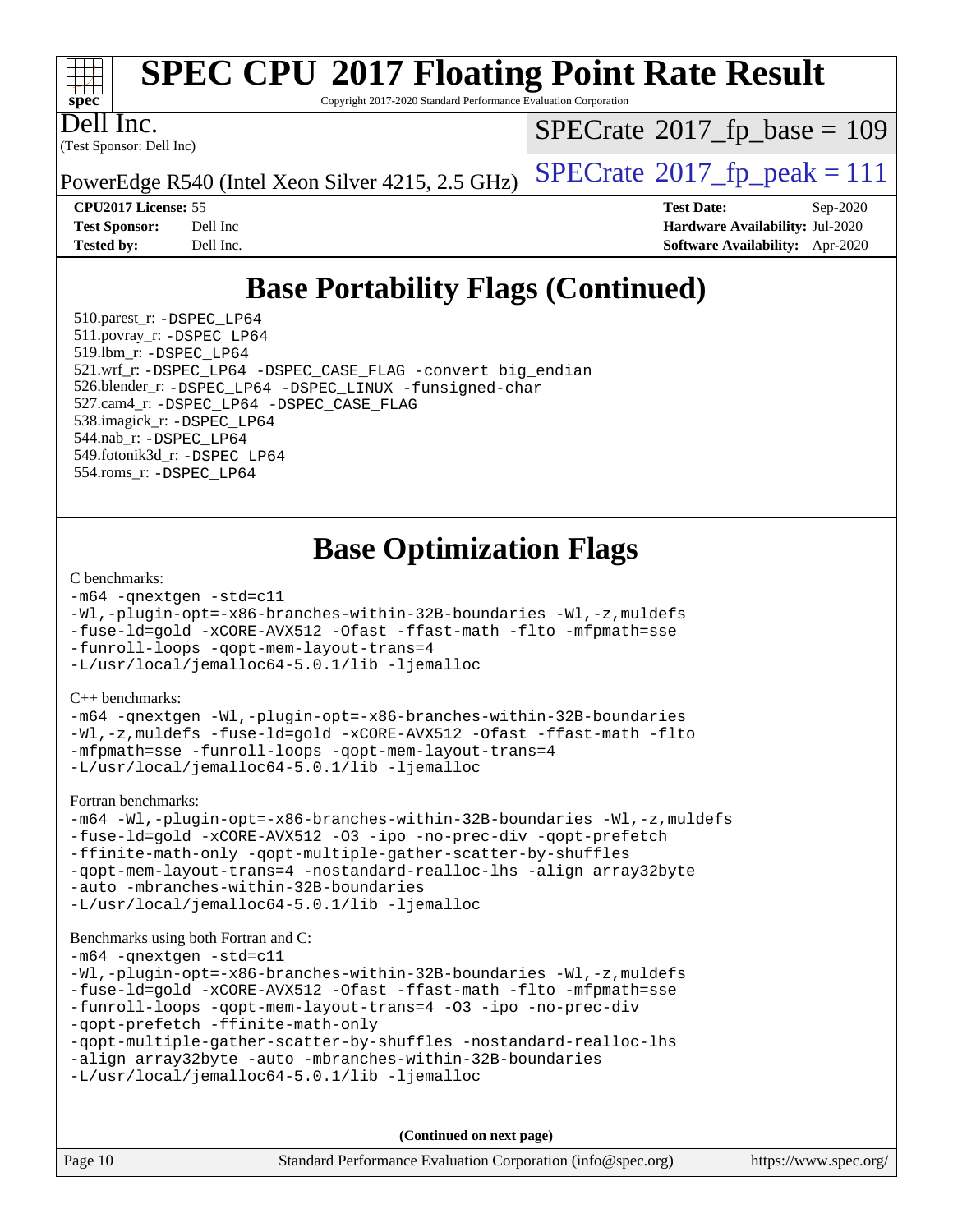

Copyright 2017-2020 Standard Performance Evaluation Corporation

(Test Sponsor: Dell Inc) Dell Inc.

 $SPECTate$ <sup>®</sup>[2017\\_fp\\_base =](http://www.spec.org/auto/cpu2017/Docs/result-fields.html#SPECrate2017fpbase) 109

PowerEdge R540 (Intel Xeon Silver 4215, 2.5 GHz)  $\vert$  [SPECrate](http://www.spec.org/auto/cpu2017/Docs/result-fields.html#SPECrate2017fppeak)®[2017\\_fp\\_peak = 1](http://www.spec.org/auto/cpu2017/Docs/result-fields.html#SPECrate2017fppeak)11

**[CPU2017 License:](http://www.spec.org/auto/cpu2017/Docs/result-fields.html#CPU2017License)** 55 **[Test Date:](http://www.spec.org/auto/cpu2017/Docs/result-fields.html#TestDate)** Sep-2020 **[Test Sponsor:](http://www.spec.org/auto/cpu2017/Docs/result-fields.html#TestSponsor)** Dell Inc **[Hardware Availability:](http://www.spec.org/auto/cpu2017/Docs/result-fields.html#HardwareAvailability)** Jul-2020 **[Tested by:](http://www.spec.org/auto/cpu2017/Docs/result-fields.html#Testedby)** Dell Inc. **[Software Availability:](http://www.spec.org/auto/cpu2017/Docs/result-fields.html#SoftwareAvailability)** Apr-2020

## **[Base Optimization Flags \(Continued\)](http://www.spec.org/auto/cpu2017/Docs/result-fields.html#BaseOptimizationFlags)**

[Benchmarks using both C and C++](http://www.spec.org/auto/cpu2017/Docs/result-fields.html#BenchmarksusingbothCandCXX):

[-m64](http://www.spec.org/cpu2017/results/res2020q4/cpu2017-20200928-24071.flags.html#user_CC_CXXbase_m64-icc) [-qnextgen](http://www.spec.org/cpu2017/results/res2020q4/cpu2017-20200928-24071.flags.html#user_CC_CXXbase_f-qnextgen) [-std=c11](http://www.spec.org/cpu2017/results/res2020q4/cpu2017-20200928-24071.flags.html#user_CC_CXXbase_std-icc-std_0e1c27790398a4642dfca32ffe6c27b5796f9c2d2676156f2e42c9c44eaad0c049b1cdb667a270c34d979996257aeb8fc440bfb01818dbc9357bd9d174cb8524) [-Wl,-plugin-opt=-x86-branches-within-32B-boundaries](http://www.spec.org/cpu2017/results/res2020q4/cpu2017-20200928-24071.flags.html#user_CC_CXXbase_f-x86-branches-within-32B-boundaries_0098b4e4317ae60947b7b728078a624952a08ac37a3c797dfb4ffeb399e0c61a9dd0f2f44ce917e9361fb9076ccb15e7824594512dd315205382d84209e912f3) [-Wl,-z,muldefs](http://www.spec.org/cpu2017/results/res2020q4/cpu2017-20200928-24071.flags.html#user_CC_CXXbase_link_force_multiple1_b4cbdb97b34bdee9ceefcfe54f4c8ea74255f0b02a4b23e853cdb0e18eb4525ac79b5a88067c842dd0ee6996c24547a27a4b99331201badda8798ef8a743f577) [-fuse-ld=gold](http://www.spec.org/cpu2017/results/res2020q4/cpu2017-20200928-24071.flags.html#user_CC_CXXbase_f-fuse-ld_920b3586e2b8c6e0748b9c84fa9b744736ba725a32cab14ad8f3d4ad28eecb2f59d1144823d2e17006539a88734fe1fc08fc3035f7676166309105a78aaabc32) [-xCORE-AVX512](http://www.spec.org/cpu2017/results/res2020q4/cpu2017-20200928-24071.flags.html#user_CC_CXXbase_f-xCORE-AVX512) [-Ofast](http://www.spec.org/cpu2017/results/res2020q4/cpu2017-20200928-24071.flags.html#user_CC_CXXbase_f-Ofast) [-ffast-math](http://www.spec.org/cpu2017/results/res2020q4/cpu2017-20200928-24071.flags.html#user_CC_CXXbase_f-ffast-math) [-flto](http://www.spec.org/cpu2017/results/res2020q4/cpu2017-20200928-24071.flags.html#user_CC_CXXbase_f-flto) [-mfpmath=sse](http://www.spec.org/cpu2017/results/res2020q4/cpu2017-20200928-24071.flags.html#user_CC_CXXbase_f-mfpmath_70eb8fac26bde974f8ab713bc9086c5621c0b8d2f6c86f38af0bd7062540daf19db5f3a066d8c6684be05d84c9b6322eb3b5be6619d967835195b93d6c02afa1) [-funroll-loops](http://www.spec.org/cpu2017/results/res2020q4/cpu2017-20200928-24071.flags.html#user_CC_CXXbase_f-funroll-loops) [-qopt-mem-layout-trans=4](http://www.spec.org/cpu2017/results/res2020q4/cpu2017-20200928-24071.flags.html#user_CC_CXXbase_f-qopt-mem-layout-trans_fa39e755916c150a61361b7846f310bcdf6f04e385ef281cadf3647acec3f0ae266d1a1d22d972a7087a248fd4e6ca390a3634700869573d231a252c784941a8)

[-L/usr/local/jemalloc64-5.0.1/lib](http://www.spec.org/cpu2017/results/res2020q4/cpu2017-20200928-24071.flags.html#user_CC_CXXbase_jemalloc_link_path64_1_cc289568b1a6c0fd3b62c91b824c27fcb5af5e8098e6ad028160d21144ef1b8aef3170d2acf0bee98a8da324cfe4f67d0a3d0c4cc4673d993d694dc2a0df248b) [-ljemalloc](http://www.spec.org/cpu2017/results/res2020q4/cpu2017-20200928-24071.flags.html#user_CC_CXXbase_jemalloc_link_lib_d1249b907c500fa1c0672f44f562e3d0f79738ae9e3c4a9c376d49f265a04b9c99b167ecedbf6711b3085be911c67ff61f150a17b3472be731631ba4d0471706)

#### [Benchmarks using Fortran, C, and C++:](http://www.spec.org/auto/cpu2017/Docs/result-fields.html#BenchmarksusingFortranCandCXX)

[-m64](http://www.spec.org/cpu2017/results/res2020q4/cpu2017-20200928-24071.flags.html#user_CC_CXX_FCbase_m64-icc) [-qnextgen](http://www.spec.org/cpu2017/results/res2020q4/cpu2017-20200928-24071.flags.html#user_CC_CXX_FCbase_f-qnextgen) [-std=c11](http://www.spec.org/cpu2017/results/res2020q4/cpu2017-20200928-24071.flags.html#user_CC_CXX_FCbase_std-icc-std_0e1c27790398a4642dfca32ffe6c27b5796f9c2d2676156f2e42c9c44eaad0c049b1cdb667a270c34d979996257aeb8fc440bfb01818dbc9357bd9d174cb8524)

[-Wl,-plugin-opt=-x86-branches-within-32B-boundaries](http://www.spec.org/cpu2017/results/res2020q4/cpu2017-20200928-24071.flags.html#user_CC_CXX_FCbase_f-x86-branches-within-32B-boundaries_0098b4e4317ae60947b7b728078a624952a08ac37a3c797dfb4ffeb399e0c61a9dd0f2f44ce917e9361fb9076ccb15e7824594512dd315205382d84209e912f3) [-Wl,-z,muldefs](http://www.spec.org/cpu2017/results/res2020q4/cpu2017-20200928-24071.flags.html#user_CC_CXX_FCbase_link_force_multiple1_b4cbdb97b34bdee9ceefcfe54f4c8ea74255f0b02a4b23e853cdb0e18eb4525ac79b5a88067c842dd0ee6996c24547a27a4b99331201badda8798ef8a743f577) [-fuse-ld=gold](http://www.spec.org/cpu2017/results/res2020q4/cpu2017-20200928-24071.flags.html#user_CC_CXX_FCbase_f-fuse-ld_920b3586e2b8c6e0748b9c84fa9b744736ba725a32cab14ad8f3d4ad28eecb2f59d1144823d2e17006539a88734fe1fc08fc3035f7676166309105a78aaabc32) [-xCORE-AVX512](http://www.spec.org/cpu2017/results/res2020q4/cpu2017-20200928-24071.flags.html#user_CC_CXX_FCbase_f-xCORE-AVX512) [-Ofast](http://www.spec.org/cpu2017/results/res2020q4/cpu2017-20200928-24071.flags.html#user_CC_CXX_FCbase_f-Ofast) [-ffast-math](http://www.spec.org/cpu2017/results/res2020q4/cpu2017-20200928-24071.flags.html#user_CC_CXX_FCbase_f-ffast-math) [-flto](http://www.spec.org/cpu2017/results/res2020q4/cpu2017-20200928-24071.flags.html#user_CC_CXX_FCbase_f-flto) [-mfpmath=sse](http://www.spec.org/cpu2017/results/res2020q4/cpu2017-20200928-24071.flags.html#user_CC_CXX_FCbase_f-mfpmath_70eb8fac26bde974f8ab713bc9086c5621c0b8d2f6c86f38af0bd7062540daf19db5f3a066d8c6684be05d84c9b6322eb3b5be6619d967835195b93d6c02afa1) [-funroll-loops](http://www.spec.org/cpu2017/results/res2020q4/cpu2017-20200928-24071.flags.html#user_CC_CXX_FCbase_f-funroll-loops) [-qopt-mem-layout-trans=4](http://www.spec.org/cpu2017/results/res2020q4/cpu2017-20200928-24071.flags.html#user_CC_CXX_FCbase_f-qopt-mem-layout-trans_fa39e755916c150a61361b7846f310bcdf6f04e385ef281cadf3647acec3f0ae266d1a1d22d972a7087a248fd4e6ca390a3634700869573d231a252c784941a8) [-O3](http://www.spec.org/cpu2017/results/res2020q4/cpu2017-20200928-24071.flags.html#user_CC_CXX_FCbase_f-O3) [-ipo](http://www.spec.org/cpu2017/results/res2020q4/cpu2017-20200928-24071.flags.html#user_CC_CXX_FCbase_f-ipo) [-no-prec-div](http://www.spec.org/cpu2017/results/res2020q4/cpu2017-20200928-24071.flags.html#user_CC_CXX_FCbase_f-no-prec-div) [-qopt-prefetch](http://www.spec.org/cpu2017/results/res2020q4/cpu2017-20200928-24071.flags.html#user_CC_CXX_FCbase_f-qopt-prefetch) [-ffinite-math-only](http://www.spec.org/cpu2017/results/res2020q4/cpu2017-20200928-24071.flags.html#user_CC_CXX_FCbase_f_finite_math_only_cb91587bd2077682c4b38af759c288ed7c732db004271a9512da14a4f8007909a5f1427ecbf1a0fb78ff2a814402c6114ac565ca162485bbcae155b5e4258871) [-qopt-multiple-gather-scatter-by-shuffles](http://www.spec.org/cpu2017/results/res2020q4/cpu2017-20200928-24071.flags.html#user_CC_CXX_FCbase_f-qopt-multiple-gather-scatter-by-shuffles) [-nostandard-realloc-lhs](http://www.spec.org/cpu2017/results/res2020q4/cpu2017-20200928-24071.flags.html#user_CC_CXX_FCbase_f_2003_std_realloc_82b4557e90729c0f113870c07e44d33d6f5a304b4f63d4c15d2d0f1fab99f5daaed73bdb9275d9ae411527f28b936061aa8b9c8f2d63842963b95c9dd6426b8a) [-align array32byte](http://www.spec.org/cpu2017/results/res2020q4/cpu2017-20200928-24071.flags.html#user_CC_CXX_FCbase_align_array32byte_b982fe038af199962ba9a80c053b8342c548c85b40b8e86eb3cc33dee0d7986a4af373ac2d51c3f7cf710a18d62fdce2948f201cd044323541f22fc0fffc51b6) [-auto](http://www.spec.org/cpu2017/results/res2020q4/cpu2017-20200928-24071.flags.html#user_CC_CXX_FCbase_f-auto) [-mbranches-within-32B-boundaries](http://www.spec.org/cpu2017/results/res2020q4/cpu2017-20200928-24071.flags.html#user_CC_CXX_FCbase_f-mbranches-within-32B-boundaries) [-L/usr/local/jemalloc64-5.0.1/lib](http://www.spec.org/cpu2017/results/res2020q4/cpu2017-20200928-24071.flags.html#user_CC_CXX_FCbase_jemalloc_link_path64_1_cc289568b1a6c0fd3b62c91b824c27fcb5af5e8098e6ad028160d21144ef1b8aef3170d2acf0bee98a8da324cfe4f67d0a3d0c4cc4673d993d694dc2a0df248b) [-ljemalloc](http://www.spec.org/cpu2017/results/res2020q4/cpu2017-20200928-24071.flags.html#user_CC_CXX_FCbase_jemalloc_link_lib_d1249b907c500fa1c0672f44f562e3d0f79738ae9e3c4a9c376d49f265a04b9c99b167ecedbf6711b3085be911c67ff61f150a17b3472be731631ba4d0471706)

## **[Peak Compiler Invocation](http://www.spec.org/auto/cpu2017/Docs/result-fields.html#PeakCompilerInvocation)**

[C benchmarks](http://www.spec.org/auto/cpu2017/Docs/result-fields.html#Cbenchmarks): [icc](http://www.spec.org/cpu2017/results/res2020q4/cpu2017-20200928-24071.flags.html#user_CCpeak_intel_icc_66fc1ee009f7361af1fbd72ca7dcefbb700085f36577c54f309893dd4ec40d12360134090235512931783d35fd58c0460139e722d5067c5574d8eaf2b3e37e92)

[C++ benchmarks:](http://www.spec.org/auto/cpu2017/Docs/result-fields.html#CXXbenchmarks) [icpc](http://www.spec.org/cpu2017/results/res2020q4/cpu2017-20200928-24071.flags.html#user_CXXpeak_intel_icpc_c510b6838c7f56d33e37e94d029a35b4a7bccf4766a728ee175e80a419847e808290a9b78be685c44ab727ea267ec2f070ec5dc83b407c0218cded6866a35d07)

[Fortran benchmarks](http://www.spec.org/auto/cpu2017/Docs/result-fields.html#Fortranbenchmarks): [ifort](http://www.spec.org/cpu2017/results/res2020q4/cpu2017-20200928-24071.flags.html#user_FCpeak_intel_ifort_8111460550e3ca792625aed983ce982f94888b8b503583aa7ba2b8303487b4d8a21a13e7191a45c5fd58ff318f48f9492884d4413fa793fd88dd292cad7027ca)

[Benchmarks using both Fortran and C](http://www.spec.org/auto/cpu2017/Docs/result-fields.html#BenchmarksusingbothFortranandC): [ifort](http://www.spec.org/cpu2017/results/res2020q4/cpu2017-20200928-24071.flags.html#user_CC_FCpeak_intel_ifort_8111460550e3ca792625aed983ce982f94888b8b503583aa7ba2b8303487b4d8a21a13e7191a45c5fd58ff318f48f9492884d4413fa793fd88dd292cad7027ca) [icc](http://www.spec.org/cpu2017/results/res2020q4/cpu2017-20200928-24071.flags.html#user_CC_FCpeak_intel_icc_66fc1ee009f7361af1fbd72ca7dcefbb700085f36577c54f309893dd4ec40d12360134090235512931783d35fd58c0460139e722d5067c5574d8eaf2b3e37e92)

[Benchmarks using both C and C++](http://www.spec.org/auto/cpu2017/Docs/result-fields.html#BenchmarksusingbothCandCXX): [icpc](http://www.spec.org/cpu2017/results/res2020q4/cpu2017-20200928-24071.flags.html#user_CC_CXXpeak_intel_icpc_c510b6838c7f56d33e37e94d029a35b4a7bccf4766a728ee175e80a419847e808290a9b78be685c44ab727ea267ec2f070ec5dc83b407c0218cded6866a35d07) [icc](http://www.spec.org/cpu2017/results/res2020q4/cpu2017-20200928-24071.flags.html#user_CC_CXXpeak_intel_icc_66fc1ee009f7361af1fbd72ca7dcefbb700085f36577c54f309893dd4ec40d12360134090235512931783d35fd58c0460139e722d5067c5574d8eaf2b3e37e92)

[Benchmarks using Fortran, C, and C++:](http://www.spec.org/auto/cpu2017/Docs/result-fields.html#BenchmarksusingFortranCandCXX) [icpc](http://www.spec.org/cpu2017/results/res2020q4/cpu2017-20200928-24071.flags.html#user_CC_CXX_FCpeak_intel_icpc_c510b6838c7f56d33e37e94d029a35b4a7bccf4766a728ee175e80a419847e808290a9b78be685c44ab727ea267ec2f070ec5dc83b407c0218cded6866a35d07) [icc](http://www.spec.org/cpu2017/results/res2020q4/cpu2017-20200928-24071.flags.html#user_CC_CXX_FCpeak_intel_icc_66fc1ee009f7361af1fbd72ca7dcefbb700085f36577c54f309893dd4ec40d12360134090235512931783d35fd58c0460139e722d5067c5574d8eaf2b3e37e92) [ifort](http://www.spec.org/cpu2017/results/res2020q4/cpu2017-20200928-24071.flags.html#user_CC_CXX_FCpeak_intel_ifort_8111460550e3ca792625aed983ce982f94888b8b503583aa7ba2b8303487b4d8a21a13e7191a45c5fd58ff318f48f9492884d4413fa793fd88dd292cad7027ca)

## **[Peak Portability Flags](http://www.spec.org/auto/cpu2017/Docs/result-fields.html#PeakPortabilityFlags)**

Same as Base Portability Flags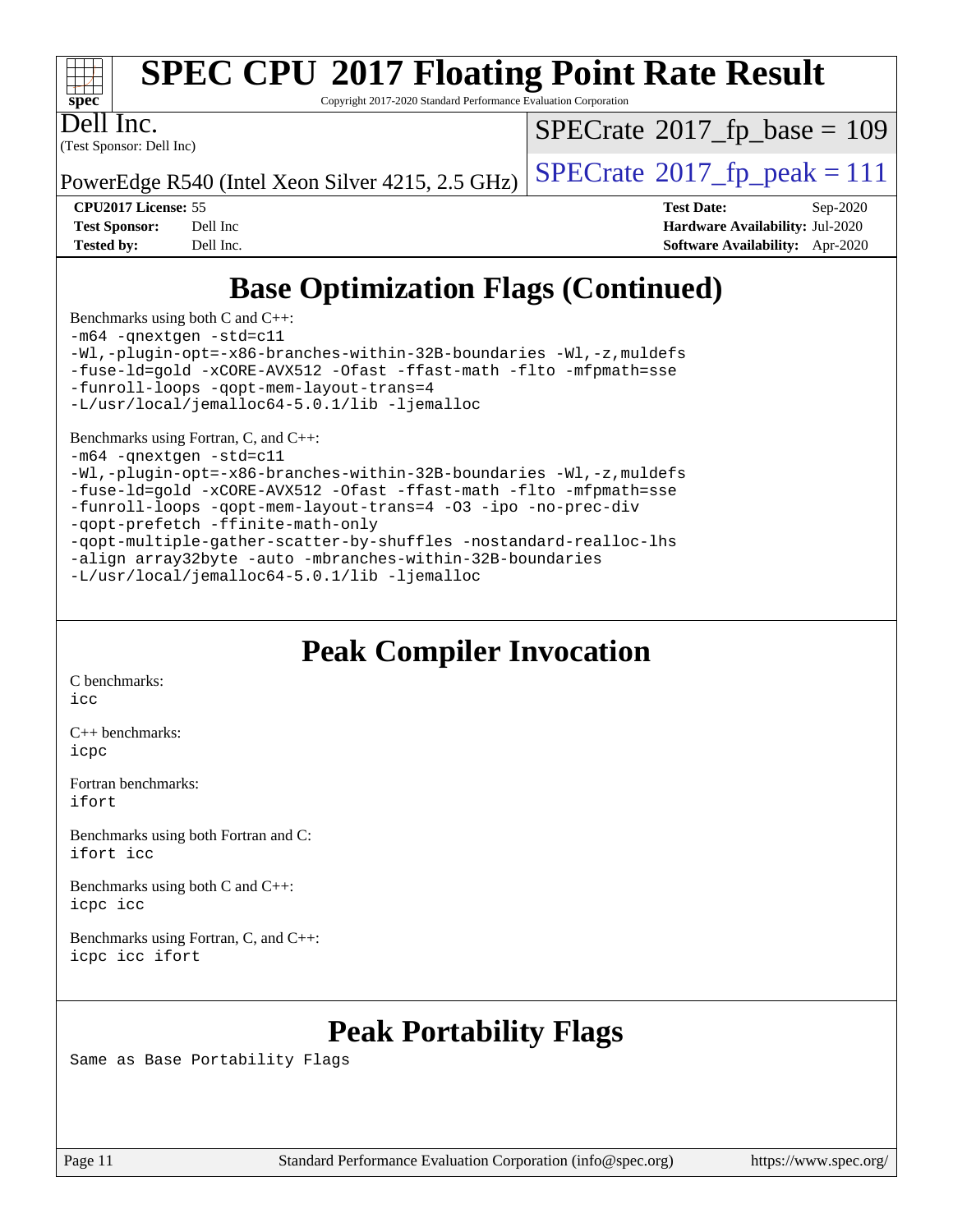| <b>SPEC CPU®2017 Floating Point Rate Result</b><br>Copyright 2017-2020 Standard Performance Evaluation Corporation<br>$\mathbf{Spec}^*$                                                                                                                                                                                                                                                        |                                                                                                     |  |  |  |  |
|------------------------------------------------------------------------------------------------------------------------------------------------------------------------------------------------------------------------------------------------------------------------------------------------------------------------------------------------------------------------------------------------|-----------------------------------------------------------------------------------------------------|--|--|--|--|
| ell Inc.<br>(Test Sponsor: Dell Inc)                                                                                                                                                                                                                                                                                                                                                           | $SPECrate^{\circ}2017$ fp base = 109                                                                |  |  |  |  |
| PowerEdge R540 (Intel Xeon Silver 4215, 2.5 GHz)                                                                                                                                                                                                                                                                                                                                               | $SPECrate^{\circ}2017$ _fp_peak = 111                                                               |  |  |  |  |
| CPU2017 License: 55<br><b>Test Sponsor:</b><br>Dell Inc<br><b>Tested by:</b><br>Dell Inc.                                                                                                                                                                                                                                                                                                      | <b>Test Date:</b><br>Sep-2020<br>Hardware Availability: Jul-2020<br>Software Availability: Apr-2020 |  |  |  |  |
| <b>Peak Optimization Flags</b>                                                                                                                                                                                                                                                                                                                                                                 |                                                                                                     |  |  |  |  |
| C benchmarks:                                                                                                                                                                                                                                                                                                                                                                                  |                                                                                                     |  |  |  |  |
| $519.$ lbm_r: basepeak = yes                                                                                                                                                                                                                                                                                                                                                                   |                                                                                                     |  |  |  |  |
| $538.\text{imagek}_r$ : basepeak = yes                                                                                                                                                                                                                                                                                                                                                         |                                                                                                     |  |  |  |  |
| $544.nab$ <sub>r</sub> : basepeak = yes                                                                                                                                                                                                                                                                                                                                                        |                                                                                                     |  |  |  |  |
| $C_{++}$ benchmarks:                                                                                                                                                                                                                                                                                                                                                                           |                                                                                                     |  |  |  |  |
| $508$ .namd_r: basepeak = yes                                                                                                                                                                                                                                                                                                                                                                  |                                                                                                     |  |  |  |  |
| 510.parest_r: -m64 -qnextgen<br>-Wl,-plugin-opt=-x86-branches-within-32B-boundaries<br>-Wl,-z,muldefs -fuse-ld=gold -xCORE-AVX512 -Ofast<br>-ffast-math -flto -mfpmath=sse -funroll-loops<br>-qopt-mem-layout-trans=4 -L/usr/local/jemalloc64-5.0.1/lib<br>-ljemalloc                                                                                                                          |                                                                                                     |  |  |  |  |
| Fortran benchmarks:                                                                                                                                                                                                                                                                                                                                                                            |                                                                                                     |  |  |  |  |
| 503.bwaves_r: -m64 -Wl,-plugin-opt=-x86-branches-within-32B-boundaries<br>-Wl,-z, muldefs -fuse-ld=gold -xCORE-AVX512 -03 -ipo<br>-no-prec-div -qopt-prefetch -ffinite-math-only<br>-qopt-multiple-gather-scatter-by-shuffles<br>-qopt-mem-layout-trans=4 -nostandard-realloc-lhs<br>-align array32byte -auto -mbranches-within-32B-boundaries<br>-L/usr/local/jemalloc64-5.0.1/lib -ljemalloc |                                                                                                     |  |  |  |  |
| $549$ .fotonik $3d$ _r: basepeak = yes                                                                                                                                                                                                                                                                                                                                                         |                                                                                                     |  |  |  |  |
| 554.roms_r: Same as 503.bwaves r                                                                                                                                                                                                                                                                                                                                                               |                                                                                                     |  |  |  |  |
| Benchmarks using both Fortran and C:                                                                                                                                                                                                                                                                                                                                                           |                                                                                                     |  |  |  |  |
| $521.wrf_r$ : $-prof-gen(pass 1)$ $-prof-use(pass 2)$ $-xCORE-AVX512$ -03<br>-ipo -no-prec-div -qopt-prefetch -ffinite-math-only<br>-qopt-multiple-gather-scatter-by-shuffles<br>-qopt-mem-layout-trans=4 -mbranches-within-32B-boundaries<br>-nostandard-realloc-lhs -align array32byte -auto<br>-L/usr/local/jemalloc64-5.0.1/lib -ljemalloc                                                 |                                                                                                     |  |  |  |  |
| $527.cam4_r$ : basepeak = yes                                                                                                                                                                                                                                                                                                                                                                  |                                                                                                     |  |  |  |  |
| Benchmarks using both C and C++:                                                                                                                                                                                                                                                                                                                                                               |                                                                                                     |  |  |  |  |
|                                                                                                                                                                                                                                                                                                                                                                                                |                                                                                                     |  |  |  |  |
| (Continued on next page)                                                                                                                                                                                                                                                                                                                                                                       |                                                                                                     |  |  |  |  |